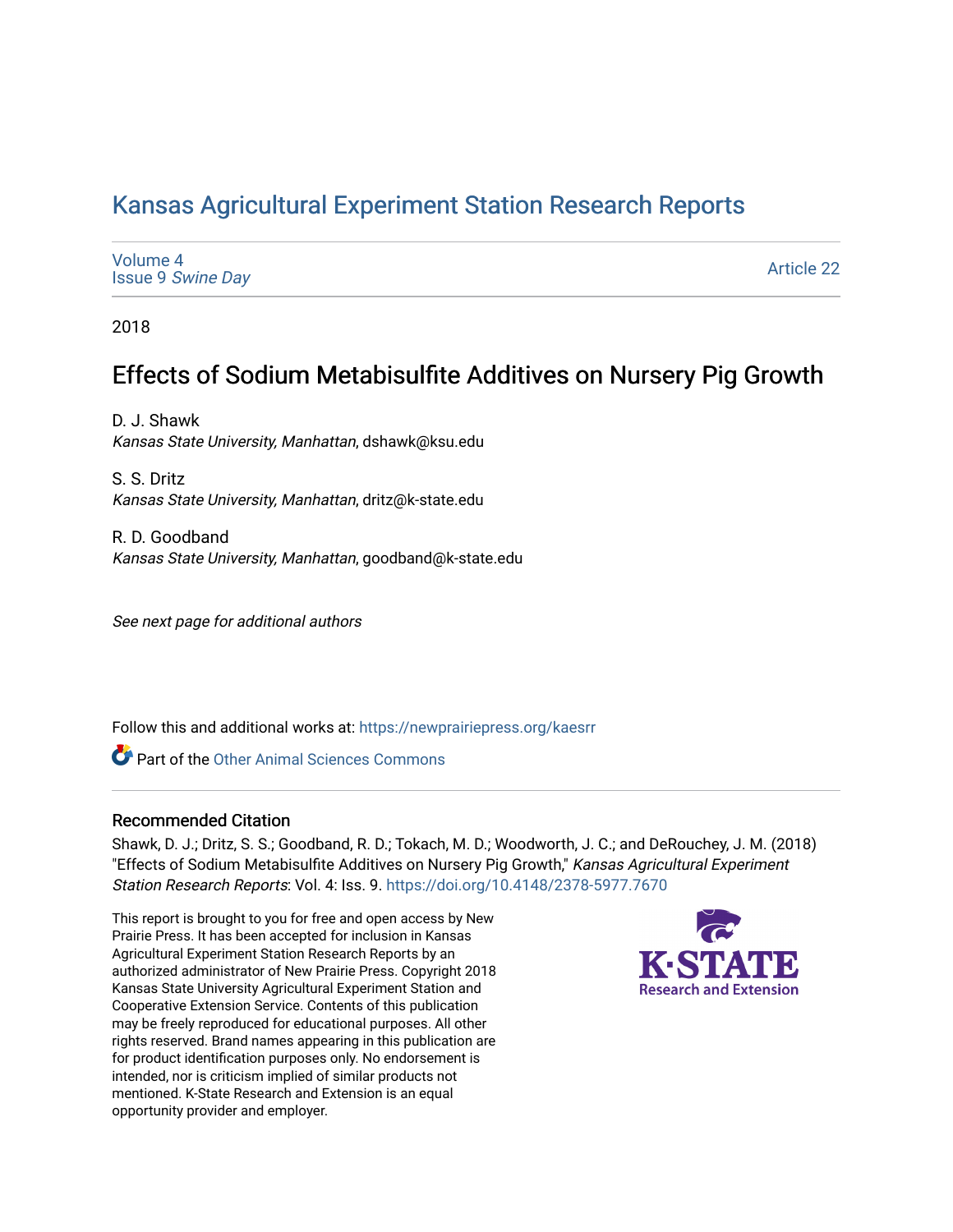## Effects of Sodium Metabisulfite Additives on Nursery Pig Growth

## **Abstract**

Sodium metabisulfite (SMB)-based feed additive efficacy was evaluated in 3 nursery pig growth experiments where pigs were fed diets containing low deoxynivalenol (< 1.5 ppm; DON) concentrations. Pigs were weaned at approximately 22 d of age and randomly allotted to pens with one pen of 27 gilts and one pen of 27 barrows per fence line feeder, thus feeder was the experimental unit. In experiment 1, 2,268 pigs were used in a 35-d trial with 21 feeders per treatment. Experimental treatments included a control diet or the control with 0.50% SMB-based Product 1 (Defusion; Provimi, Brooksville, OH) fed in phase 1 and 0.25% fed in phases 2 and 3, then all pigs were fed a control diet for the last week of the study. Pigs fed Product 1 had greater ( $P < 0.05$ ) average daily gain (ADG), average daily feed intake (ADFI), and feed/gain ratio (F/G) compared to pigs fed the control diet from d 0 to 28. However, from d 28 to 35, the opposite response was observed, with pigs fed the control diet having greater ADG and improved F/G than pigs previously fed Product 1. Despite this response, pigs fed Product 1 were heavier ( $P < 0.05$ ) on d 35 than control-fed pigs. In experiment 2, 4,320 pigs were used in a 42-d trial with 8 or 16 feeders per treatment. Pigs were fed a control diet or diets with either SMB-based Product 1 or Product 2 (Nutriquest, Mason City, IA) at different concentrations and durations. Among the various treatments, Product 1 or Product 2 concentrations ranged from 0.50% initially to 0.25%, 0.15%, or none the last week of the study. Overall, pigs fed either of the additives at the highest concentrations and for the longest period of time had greater ( $P < 0.05$ ) ADG and ADFI compared to pigs fed the control diet, with those fed lower concentrations or shorter durations intermediate. In experiment 3, 2,808 pigs were used in a 28-d trial with 13 feeders per treatment. All pigs were fed a common diet for 7 d after weaning. Pigs were then either fed a control diet or diets containing Product 1 (0.50 and 0.25% from d 0 to 21 and 21 to 28 respectively), SMB (0.50 and 0.25% from day 0 to 21 and 21 to 28 respectively) or 0.25% SMB from day 0 to 28. Overall, pigs fed Product 1 or high SMB diets had greater (P < 0.05) ADG compared to pigs fed low SMB or control diets. Collectively, these studies suggest that in diets with low DON concentrations, these SMB-based products increased ADG compared to pigs fed control diets.

## Keywords

deoxynivalenol, nursery pig, preservative, sodium metabisulfite

## Creative Commons License



This work is licensed under a [Creative Commons Attribution 4.0 License](https://creativecommons.org/licenses/by/4.0/).

## Cover Page Footnote

We wish to express appreciation to Kayla Nelson and Hord Family Farms (Bucyrus, OH) for assistance with this trial.

## Authors

D. J. Shawk, S. S. Dritz, R. D. Goodband, M. D. Tokach, J. C. Woodworth, and J. M. DeRouchey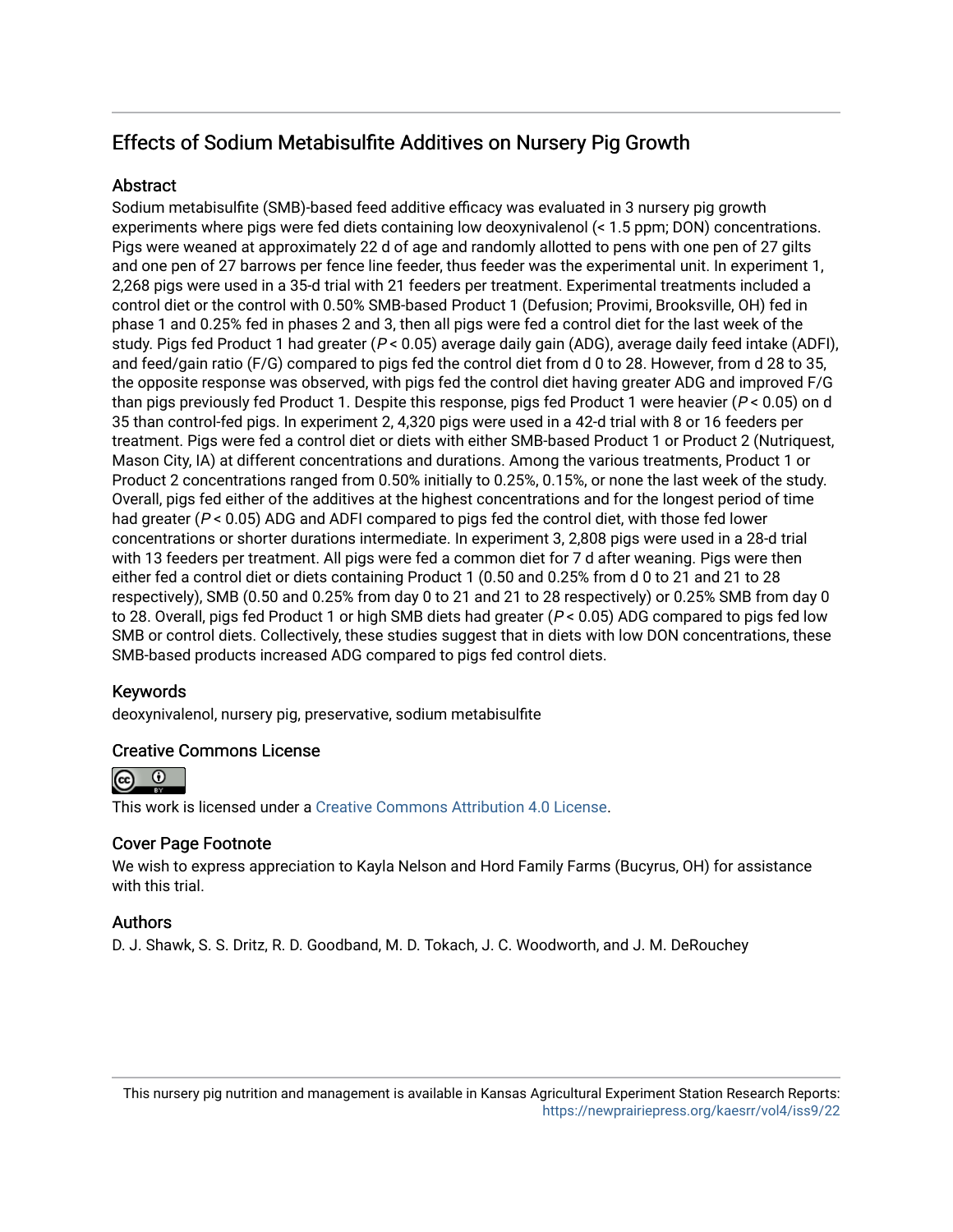



# Effects of Sodium Metabisulfite Additives on Nursery Pig Growth

*D.J. Shawk, S.S. Dritz,1 R.D. Goodband, M.D. Tokach, J.C. Woodworth, and J.M. DeRouchey*

## Summary

Sodium metabisulfite (SMB)-based feed additive efficacy was evaluated in 3 nursery pig growth experiments where pigs were fed diets containing low deoxynivalenol (< 1.5 ppm; DON) concentrations. Pigs were weaned at approximately 22 d of age and randomly allotted to pens with one pen of 27 gilts and one pen of 27 barrows per fence line feeder, thus feeder was the experimental unit. In experiment 1, 2,268 pigs were used in a 35-d trial with 21 feeders per treatment. Experimental treatments included a control diet or the control with 0.50% SMB-based Product 1 (Defusion; Provimi, Brooksville, OH) fed in phase 1 and 0.25% fed in phases 2 and 3, then all pigs were fed a control diet for the last week of the study. Pigs fed Product 1 had greater (*P* < 0.05) average daily gain (ADG), average daily feed intake (ADFI), and feed/gain ratio (F/G) compared to pigs fed the control diet from d 0 to 28. However, from d 28 to 35, the opposite response was observed, with pigs fed the control diet having greater ADG and improved F/G than pigs previously fed Product 1. Despite this response, pigs fed Product 1 were heavier (*P* < 0.05) on d 35 than control-fed pigs. In experiment 2, 4,320 pigs were used in a 42-d trial with 8 or 16 feeders per treatment. Pigs were fed a control diet or diets with either SMB-based Product 1 or Product 2 (Nutriquest, Mason City, IA) at different concentrations and durations. Among the various treatments, Product 1 or Product 2 concentrations ranged from 0.50% initially to 0.25%, 0.15%, or none the last week of the study. Overall, pigs fed either of the additives at the highest concentrations and for the longest period of time had greater (*P* < 0.05) ADG and ADFI compared to pigs fed the control diet, with those fed lower concentrations or shorter durations intermediate. In experiment 3, 2,808 pigs were used in a 28-d trial with 13 feeders per treatment. All pigs were fed a common diet for 7 d after weaning. Pigs were then either fed a control diet or diets containing Product 1 (0.50 and 0.25% from d 0 to 21 and 21 to 28 respectively), SMB (0.50 and 0.25% from day 0 to 21 and 21 to 28 respectively) or 0.25% SMB from day 0 to 28. Overall, pigs fed Product 1 or high SMB diets had greater (*P* < 0.05) ADG compared to pigs fed low SMB or control diets. Collectively, these studies suggest that in diets with low DON concentrations, these SMB-based products increased ADG compared to pigs fed control diets.

<sup>1</sup> Department of Diagnostic Medicine/Pathobiology, College of Veterinary Medicine, Kansas State University.

We wish to express appreciation to Kayla Nelson and Hord Family Farms (Bucyrus, OH) for assistance with this trial.

Kansas State University Agricultural Experiment Station and Cooperative Extension Service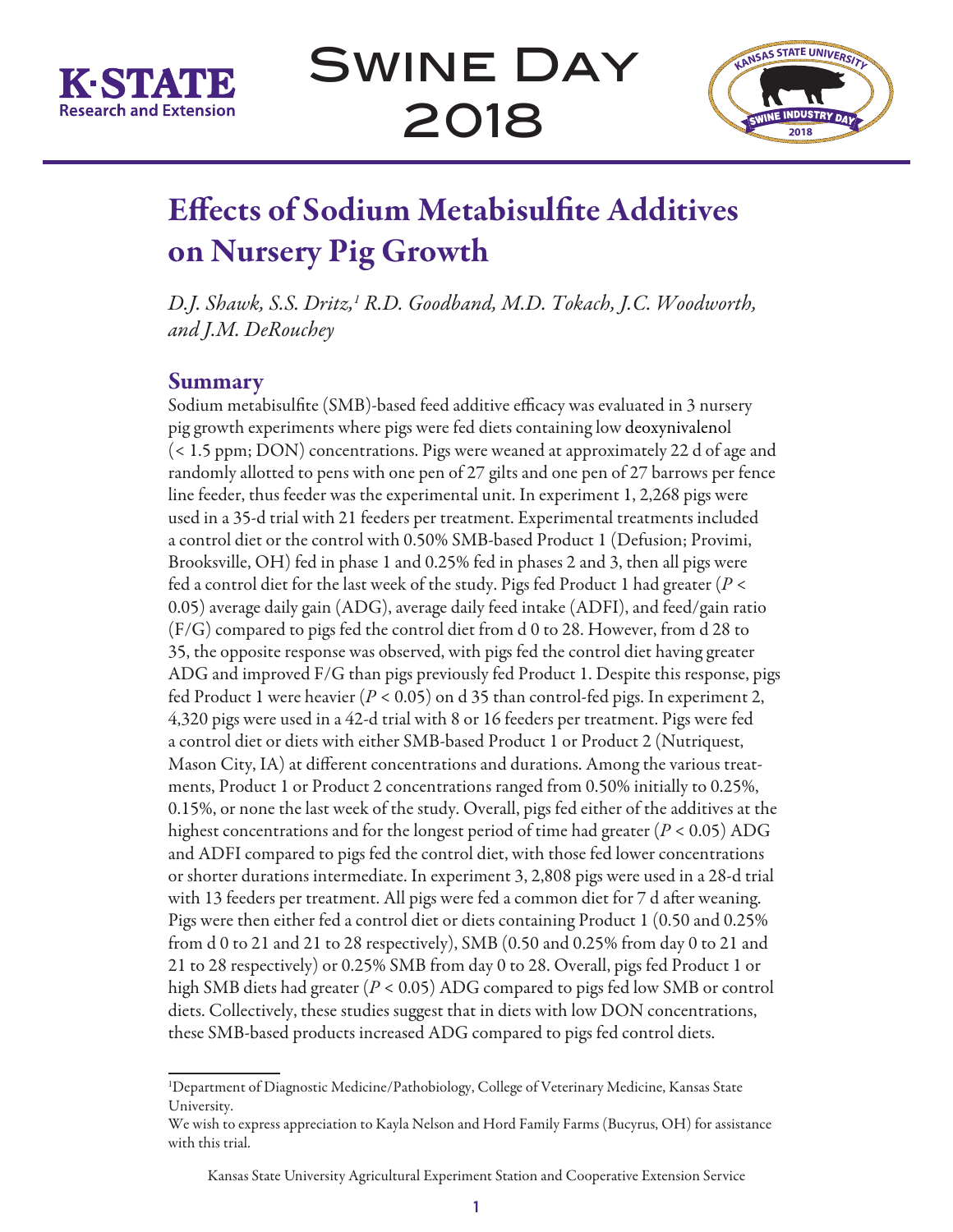## **Introduction**

Deoxynivalenol (DON), or vomitoxin, is a mycotoxin found in cereal grains and is produced by the *Fusarium* genus. The DON concentration of cereal grains can vary from year to year, based on the degree of stress the plant is exposed to during the growing season, such as poor soil fertility, harsh weather conditions, and insect damage. Swine are sensitive to DON with exposure to concentrations greater than 1 ppm resulting in decreased feed intake and growth, while exposure to higher concentrations can result in complete feed refusal and vomiting. Although not approved by U.S. Food and Drug Administration as DON detoxifying agents, sodium metabisufite (SMB)-based feed additives have been used in diets with high DON concentrations with positive results. There is a positive relationship between growth performance and the addition of SMB-containing feed additives in swine diets with greater than 3 ppm of DON.2,3,4 However, there is limited research available to document the effects of SMB-based feed additives on growth performance of nursery pigs fed diets with relatively little to no DON. Therefore, the objective of these experiments was to determine the effects of SMB-based feed additives in low-DON containing diets on the growth performance of nursery pigs weighing approximately 13 to 33 lb.

## Procedures

## *General*

The Kansas State University Institutional Animal Care and Use Committee approved the protocol used in these studies. The experiments were conducted at a commercial research facility located in north central Ohio. Each pen  $(8.5 \times 9 \text{ ft})$  contained approximately 27 barrows or gilts and a double-sided 5-hole stainless steel fence line feeder. Therefore, the experimental unit was the feeder. Each pen also contained a cup-waterer, and feed and water were provided *ad libitum*. Feed additions to each individual pen were made and recorded by an electronic feeding system (Dry Exact; Big Dutchman, Inc. Holland, MI). Experimental diets were manufactured at the Hord Elevator (Bucyrus, OH). Feed samples were collected from 6 feeders per treatment per phase, pooled, and subsampled for chemical analysis. Pens of pigs were weighed and feed disappearance was recorded every 7 days to determine ADG, ADFI, and F/G.

## *Experiment 1*

A total of 2,268 pigs (PIC 337  $\times$  1050; initial body weight (BW) 15 lb) were used in a 35-d growth trial. Pigs were weaned at approximately 22 d of age and were randomly sorted into 1 of 84 pens (42 pens of barrows, 42 pens of gilts) with 1 pen of gilts and 1 pen of barrows per fence line feeder. A pair of pens (1 adjoining feeder) were blocked

Kansas State University Agricultural Experiment Station and Cooperative Extension Service

<sup>2</sup> Mahan,D. 2010. Evaluation of three commercial mycotoxin inhibitors added to vomitoxin (DON) contaminated corn diets for weanling pigs: A report from the NCCC-042, S-1044, and NCERA-89 regional committees on swine nutrition and management. www.ddgs.umn.edu/prod/groups/cfans/@ pub/@cfans/@ansci/documents/asset/cfans \_asset\_413775.pdf (Accessed 10 January 2018). 3 Patience, J. F., A. J. Myers, S. Ensley, B. M. Jacobs, and D. Madson. 2014. Evaluation of two mycotoxin mitigation strategies in grow-finish swine diets containing corn dried distillers grains with solubles naturally contaminated with deoxynivalenol. J. Anim. Sci. 92:620-626. doi:10.2527/jas.2013-6238. 4 Frobose,H. L., E. D. Fruge, M. D. Tokach, E. L. Hansen, J. M. DeRouchey, S. S. Dritz, R. D. Goodband, and J. L. Nelssen. 2015. The effects of deoxynivalenol-contaminated corn dried distillers grains with solubles in nursery pig diets and potential for mitigation by commercially available feed additives. J. Anim. Sci. 93:1074-1088. doi:10.2527/jas.2013-6883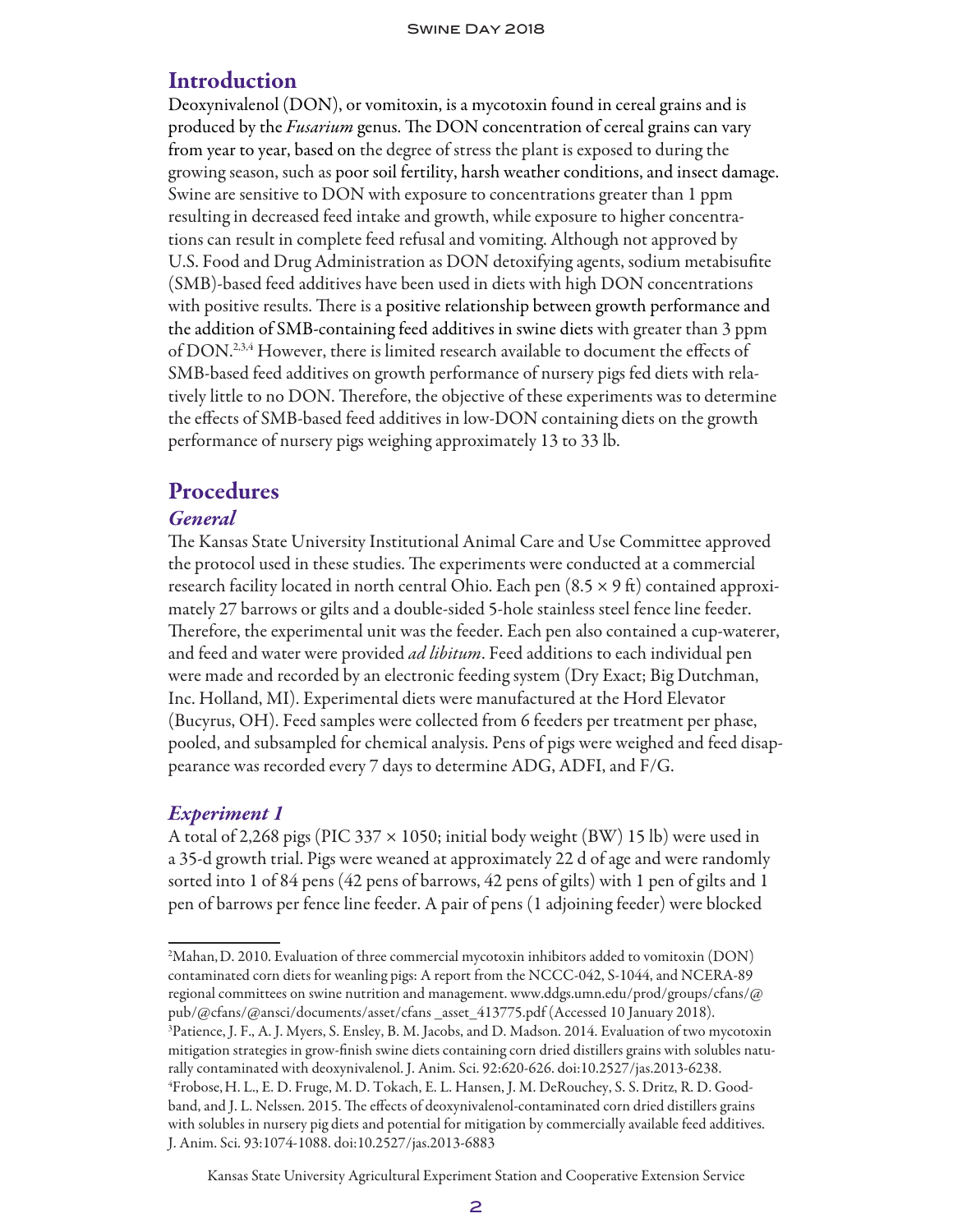by body weight and weaning date and then randomly assigned to 1 of 2 dietary treatments in a randomized complete block design with 21 feeders per treatment. Dietary treatments included a control diet or the control with 0.50% Product 1 in phase 1 and 0.25% in phases 2 and 3 (Table 1). From day 28 to 35, all pigs were fed a common diet without Product 1. Product 1 (Defusion; Provimi, Brooksville, OH) is a commercially available preservative that is a blend of SMB (92%), organic acids, fermentation products, and supplemental vitamins and amino acids. For phase 1, pigs were offered 1.50 lb of feed, which lasted from day 0 to approximately day 5. Then phase 2 diets were provided until day 21, phase 3 diets were fed from day 21 to 28, with all pigs receiving a control diet without preservative from day 28 to 35.

#### *Experiment 2*

A total of 4,320 pigs (PIC 337  $\times$  1050; initial weight 14 lb) were used in a 42-d growth trial. Pigs were weaned at approximately 22 d of age and were randomly sorted into 1 of 160 pens (80 pens of barrows, 80 pens of gilts) with 1 pen of gilts and 1 pen of barrows per fence line feeder. A pair of pens (1 adjoining feeder) were blocked by body weight and weaning date and then randomly assigned to 1 of 5 dietary treatments that were fed for 35 d in a randomized complete block design. Dietary treatments included: 1) a control diet; 2) the control diets with 0.50% Product 1 fed for 7 days followed by 0.25% Product 1 from day 7 to 35; 3) control diet containing 0.50% Product 2 from day 0 to 7, 0.25% from day 7 to 28, and 0.15% from day 28 to 35; 4) control diet containing 0.50% Product 2 from day 0 to 7 and 0.25% from day 7 to 35; and 5) control diet containing 0.50% Product 2 from day 0 to 28 and 0.25% from day 28 to 35 (Table 2). Then on day 35, half of the pens receiving either Product 1 or Product 2 remained on those treatments and the other half were switched to the control diet. These combinations resulted in a total of 9 treatments. There were 16 replications (feeders) for all treatments from day 0 to 35 and 8 replications per treatment from day 35 to 42 for all treatments except for the control, which continued to have 16 replications per treatment. Product 2 (NutriQuest, Mason City, IA) is a custom-made preservative and anticaking agent that contains SMB (92%), bentonite, and mineral oil.

#### *Experiment 3*

A total of 2,808 pigs (PIC 337  $\times$  1050; initial weight 15 lb) were used in a 28-d growth trial. Pigs were weaned at approximately 22 d of age and were randomly sorted into 1 of 104 pens (52 pens of barrows, 52 pens of gilts) with 1 pen of gilts and 1 pen of barrows per fence line feeder. All pigs were fed a common phase 1 diet for 7 days, then 7 days after weaning, considered d 0 of the trial, a pair of pens (1 adjoining feeder) were blocked by weight and randomly assigned to one of four dietary treatments with 13 feeders per treatment. Dietary treatments were fed for 28 d. The four treatments were: 1) a control diet; 2) control diet with 0.50% Product 1 from day 0 to 21 followed by 0.25% Product 1 from day 21 to 28; 3) control diet with 0.25% SMB from day 0 to 28; and 4) control diet with 0.5% SMB from day 0 to 21 followed by 0.25% SMB from day 21 to 28 (Table 3).

#### *Chemical analysis*

Feed samples for all three experiments were submitted to North Dakota Grain Inspection Service, Inc. (Bucyrus, OH) for DON analysis. Dietary DON concentrations for experiment 1 were determined by the RIDASCREEN FAST DON SC ELISA test kit

Kansas State University Agricultural Experiment Station and Cooperative Extension Service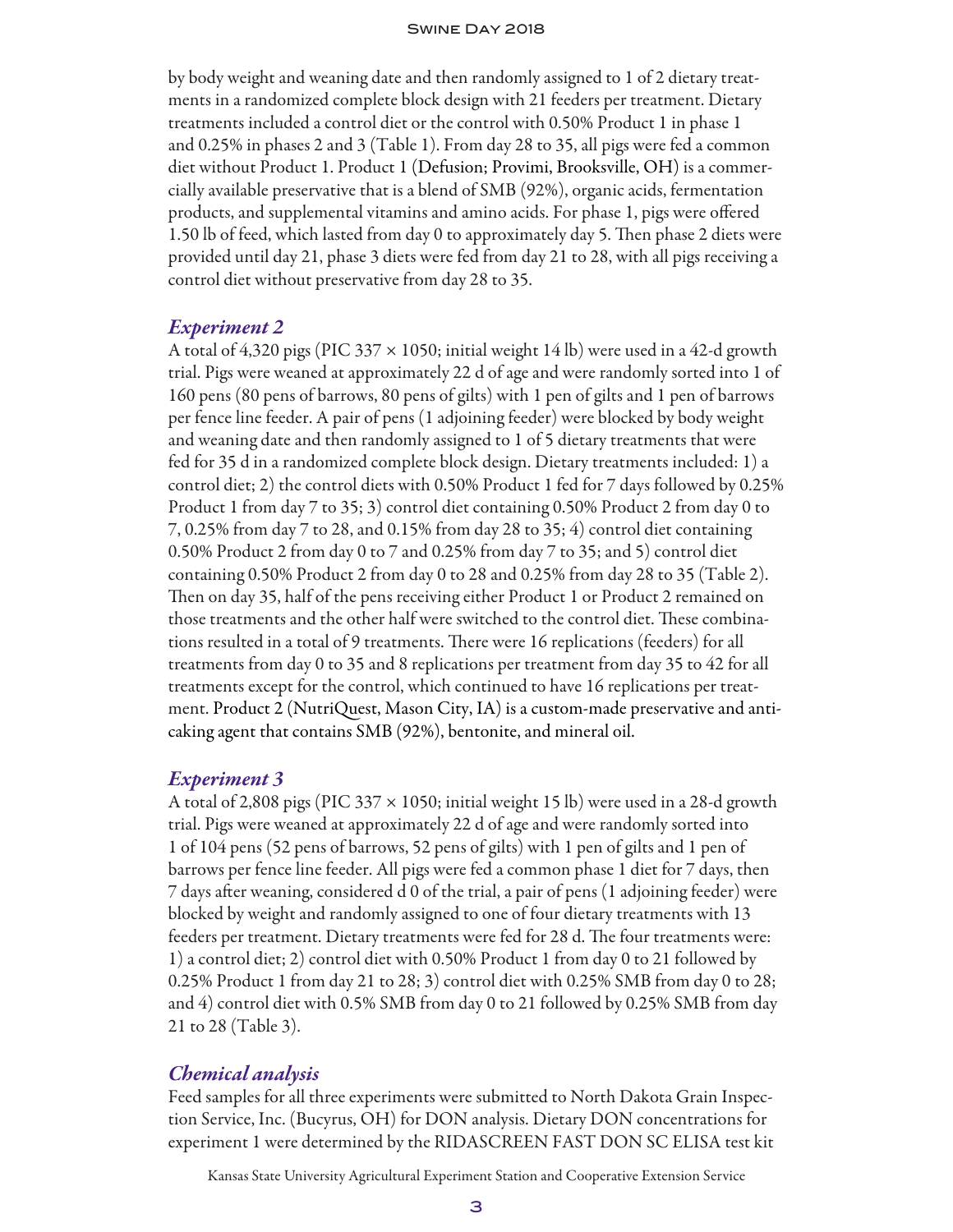(R-Biopharm AG, Darmstadt, Germany). Dietary DON concentration for experiments 2 and 3 were determined by ROSA DONQ2 Quantitative Test (Charms Sciences, Inc., Lawrence, MA). North Dakota Grain Inspection Service, Inc., follows the Federal Grain Inspection Service guidelines that considers the standard certification limits for these assays to be 0.5 to 5 ppm.<sup>5</sup> Thus, the minimum detection limit for both assays was 0.5 ppm.

## *Statistical analysis*

Feeder was considered the experimental unit (1 pen of barrows and 1 pen of gilts) for all experiments. Means are reported as least square means with pooled standard error of the means. For experiments 2 and 3, individual treatment means were separated using the Tukey-Kramer multiple comparison test. Data for all experiments were analyzed as a randomized complete block design using PROC GLIMMIX in SAS version 9.4 (SAS Institute, Inc., Cary, NC). Results were considered significant at  $P \le 0.05$  and marginally significant between  $P > 0.05$  and  $P \le 0.10$ .

## Results and Discussion

## *Chemical Analysis*

Chemical analysis of experiments 1 and 3 diets indicated that dietary DON concentrations of all diets, regardless of phase, were less than 0.5 ppm or below the detectable limit (Table 4 and 6). For experiment 2 (Table 5), the control diet had DON concentrations ranging from 1.1 to 1.5 ppm. Both the Product 1-based diets had DON concentrations equal to or less than 1.3 ppm. Diets containing Product 2 had DON concentrations equal to or less than 1.1 ppm.

## *Experiment 1*

From d 0 to 28, pigs fed diets containing Product 1 had greater (*P* < 0.05) ADG, ADFI, d 28 body weight, and improved (*P* < 0.05) F/G compared to those fed the control diet (Table 7). However, from d 28 to 35, when all pigs were fed a control diet, the opposite effect was observed. Pigs previously fed the diets containing Product 1 had decreased (*P* < 0.05) ADG and ADFI and increased F/G compared to pigs fed the control diet. Regardless, overall (day 0 to 35) ADG, ADFI, and d 35 body weight were greater (*P* < 0.05) and F/G lower for those pigs fed diets containing Product 1.

## *Experiment 2*

From d 0 to 35, pigs fed the control diet had decreased (*P* < 0.05) ADG, ADFI, and d 35 body weight compared to pigs fed the Product 1 or Product 2 combinations (Table 8). The response to SMB products (Product 1 or Product 2) was in a dose-dependent manner, with pigs fed the highest level of Product 2 having greater (*P* < 0.05) performance than the other Product 2 diets. There was no evidence for difference between pigs fed similar levels of Product 1 and Product 2. Feed efficiency was improved (*P* < 0.05) for pigs fed the highest levels of Product 2 compared with pigs fed diets with the lowest levels of Product 2, with pigs fed other diets intermediate.

<sup>5</sup> USDA,Grain Inspection, Packers and Stockyards Administration, Federal Grain Inspection Service, Washington D.C. 2015. Mycotoxin Handbook. https://www.gipsa.usda.gov/fgis/handbook/MycotoxinHB/MycotoxinHandbook\_2016-07-12.pdf (Accessed 18 January 2018.).

Kansas State University Agricultural Experiment Station and Cooperative Extension Service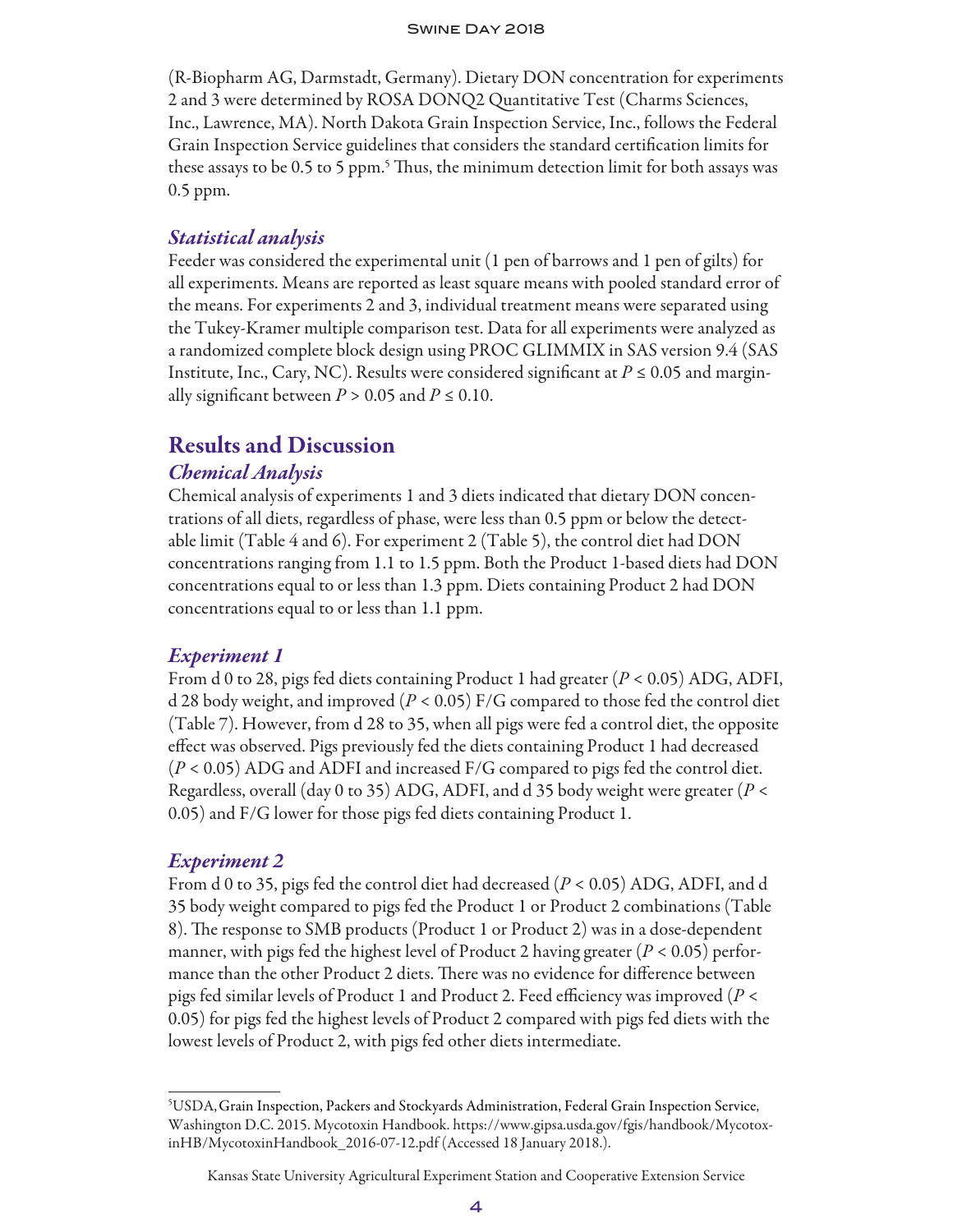On d 35, pigs either remained on their respective Product 1 or 2 diets or were switched to a diet without feed preservative. During this period, those pigs switched to a diet without feed preservative had decreased (*P* < 0.05) ADG and ADFI compared with the pigs remaining on their respective feed preservative, with those fed the control diet intermediate.

Overall, pigs fed the Product 1 at the highest level had greater (*P* < 0.05) ADG and ADFI compared to pigs fed the control diet, with pigs fed the other diets intermediate. There was no evidence to indicate dietary treatment influenced F/G. Pigs fed the control diet had lower ( $P < 0.05$ ) d 42 body weight compared to the other dietary treatments. Pigs fed Product 1 at the highest level had greater (*P* < 0.05) d 42 body weight compared to pigs fed the two lowest levels of Product 1, with pigs fed the other preservative-containing diets intermediate.

## *Experiment 3*

From d 0 to 21, pigs fed 0.25% SMB had decreased (*P* < 0.05) ADG compared to pigs fed the other diets (Table 9). Pigs fed Product 1 or 0.50% SMB had greater (*P* < 0.05) ADG compared to pigs fed the other diets. Pigs fed Product 1 or 0.50% SMB had greater  $(P < 0.05)$  ADFI compared to pigs fed the control, with pigs fed 0.25% SMB intermediate. Pigs fed 0.25% SMB had poorer (*P* < 0.05) F/G than pigs fed the other dietary treatments. Pigs fed 0.50% SMB had improved (*P* < 0.05) F/G compared with pigs fed the control, with pigs fed Product 1 intermediate.

From d 21 to 28, pigs fed 0.25% SMB for the entire experiment had greater (*P* < 0.05) ADG compared to pigs fed the other diets. Pigs fed Product 1 had greater (*P* < 0.05) ADG compared to pigs fed the control diet, with pigs fed 0.50% SMB intermediate followed by 0.25% SMB. Pigs fed Product 1 had increased (*P* < 0.05) ADFI compared to pigs fed the control, with others intermediate. Pigs fed 0.25% SMB for the entire trial had improved  $(P < 0.05)$  F/G compared with pigs fed other diets.

From d 0 to 28, pigs fed Product 1 or 0.50% SMB had greater (*P* < 0.05) ADG compared to pigs fed 0.25% SMB or the control diet. Pigs fed Product 1 or 0.50% SMB had increased (*P* < 0.05) ADFI compared to pigs fed the control, with pigs fed the 0.25% SMB intermediate. Pigs fed 0.50% SMB had improved (*P* < 0.05) F/G compared with pigs fed the control diet, with those fed Product 1 intermediate. Pigs fed 0.25% SMB had poorer (*P* < 0.05) F/G compared to pigs fed the other treatments. Pigs fed 0.50% SMB or Product 1 had greater (*P* < 0.05) d 28 BW than pigs fed the other dietary treatments.

In conclusion, in diets relatively low in DON, pigs fed SMB-based preservatives had improved ADG compared to pigs fed a control diet. At the dietary concentrations of the product tested, the greater inclusion and longer feeding duration resulted in the greatest benefit. The mode of action for the improvement in performance is unclear. In high DON diets, the biological mechanism of SMB is suggested to be the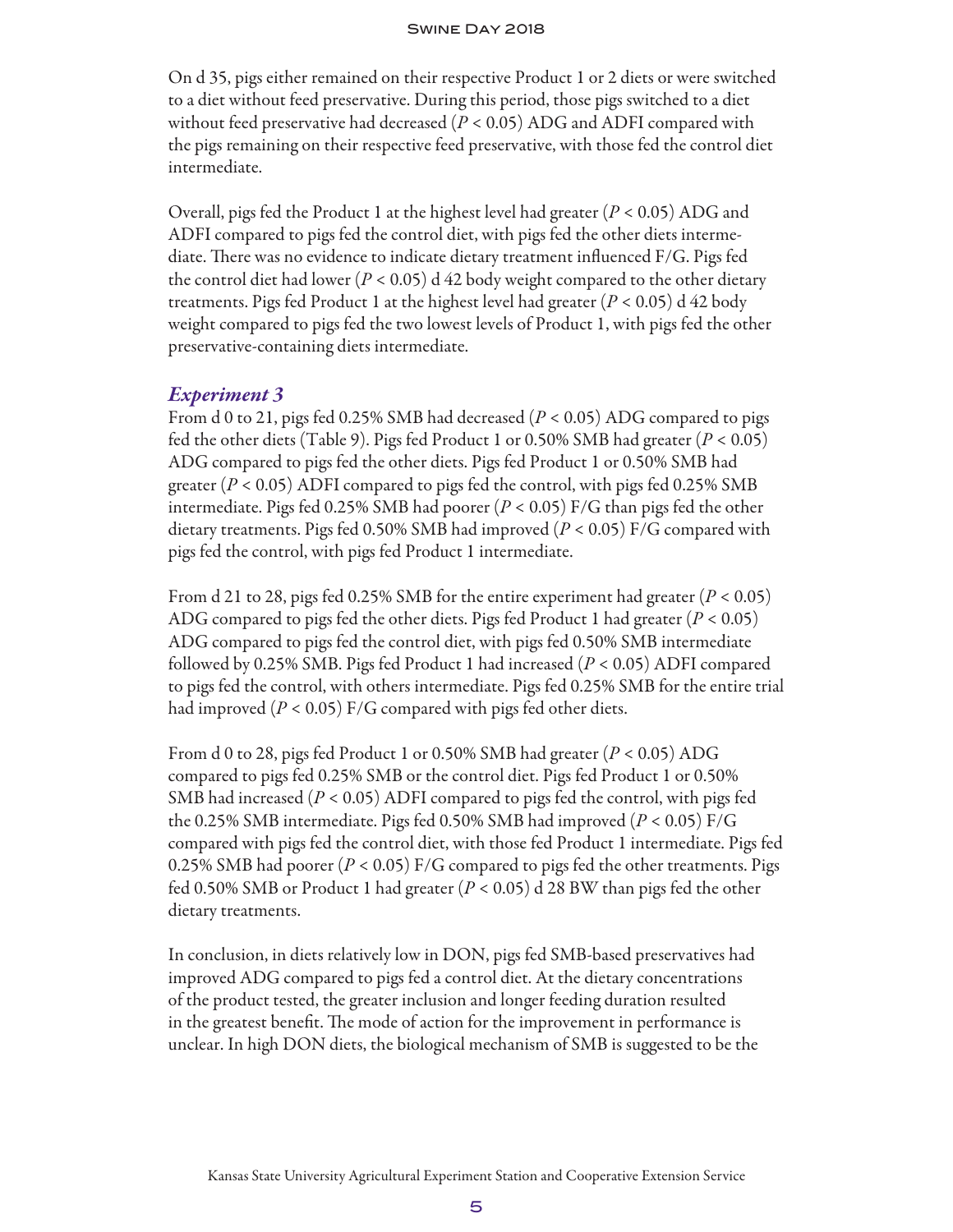chemical alteration of DON to a nontoxic DON-sulfonate adduct form.<sup>6,7</sup> However, in low DON diets the biological mechanism of SMB is unclear. Sodium metabisulfite is commonly used in the food industry as an antioxidant and antimicrobial agent. Previous research has indicated improvements in energy and protein utilization in broilers fed sorghum-based diets that were steam pelleted with SMB.<sup>8,9,10</sup> The biological mechanism of this improvement in protein and energy utilization is suggested to be the oxidative-reductive depolymerization of starch polysaccharides and the reduction of disulfide cross linkages in proteins, thus improving protein and starch availability. A portion of the response to SMB appears to be lost after pigs are switched from diets containing SMB additives to diets without. The reason that part of the growth response is lost when pigs are switched to a diet without SMB is also not clear and needs further investigation. Further research should be conducted to determine the biological mechanism of SMB in low DON diets.

Kansas State University Agricultural Experiment Station and Cooperative Extension Service

<sup>6</sup> Frobose, H. L., E. D. Fruge, M. D. Tokach, E. L. Hansen, J. M. DeRouchey, S. S. Dritz, R. D. Goodband, and J. L. Nelssen. 2015. The effects of deoxynivalenol-contaminated corn dried distillers grains with solubles in nursery pig diets and potential for mitigation by commercially available feed additives. J. Anim. Sci. 93:1074-1088. doi:10.2527/jas.2013-6883

<sup>7</sup> Frobose, H. L., E. W. Stephenson, M.D. Tokach, J. M. DeRouchey, J. C. Woodworth, S. S. Dritz, R. D. Goodband. 2017. Effects of potential detoxifying agents on growth performance and deoxynivalenol (DON) urinary balance characteristics of nursery pigs fed DON-contaminated wheat. J. Anim. Sci. 93:1074–1088 doi:10.2527/jas2013-6883

<sup>8</sup> Selle, P. H., S. Y. Liu, J. Cai, R. A. Caldwell, and A. J. Cowieson. 2013. Preliminary assessment of including a reducing agent (sodium metabisulphite) in 'all-sorghum' diets for broiler chickens. Anim. Feed Sci. Technol. 186:81-90. doi:10.1016/j.anifeedsci.2013.09.004.

<sup>9</sup> Selle, P. H., S. Y. Liu, J. Cai, R. A. Caldwell, and A. J. Cowieson. 2014. Graded inclusions of sodium metabisulphite in sorghum-based diets: I. Reduction of disulphide cross-linkages in vitro and enhancement of energy utilisation and feed conversion efficiency in broiler chickens. Anim. Feed Sci. Technol. 190:59-67. doi:10.1016/j.anifeedsci.2013.12.015.

<sup>10</sup>Truong, H. H., D. J. Cadogan, S. Y. Liu, and P. H. Selle. 2015. Addition of sodium metabisulfite and microbial phytase, individually and in combination, to a sorghum-based diet for broiler chickens from 7 to 28 days post-hatch. Animal Prod. Sci. 56:1484-1491. doi: 10.1071/AN14841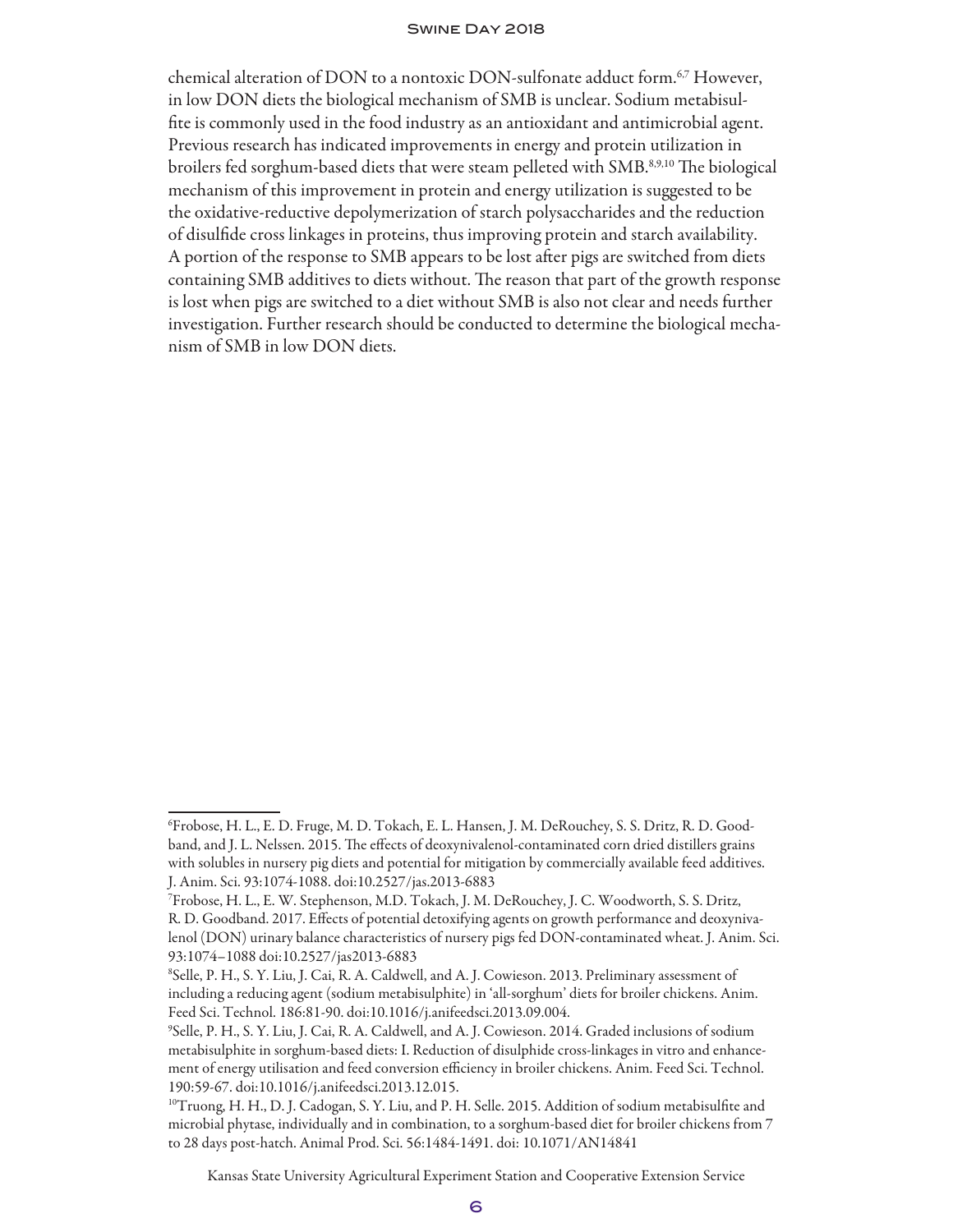| Ingredient, %                                 | Phase 1 | Phase 2 | Phase 3   |
|-----------------------------------------------|---------|---------|-----------|
| Corn                                          | 35.8    | 50.77   | 48.27     |
| Soybean meal                                  | 20.87   | 31.57   | 33.06     |
| Wheat                                         | 3.00    | ---     | $---$     |
| Bakery meal                                   |         |         | 12.50     |
| Milk, whey powder                             | 25.00   | ---     | ---       |
| Dairylac 80 <sup>2</sup>                      |         | 9.00    |           |
| HP 300 <sup>3</sup>                           | 7.50    | 2.50    | ---       |
| Corn oil                                      | 4.00    | 1.50    | 2.50      |
| Limestone                                     | 0.85    | 0.85    | 1.00      |
| Monocalcium phosphate, 21%                    | 0.73    | 1.50    | 0.85      |
| Sodium chloride                               | 0.50    | 0.60    | 0.50      |
| L-Lysine HCl                                  | 0.45    | 0.48    | 0.45      |
| DL-Methionine                                 | 0.30    | 0.31    | 0.25      |
| L-Threonine                                   | 0.21    | 0.27    | 0.22      |
| L-Tryptophan                                  | 0.06    | 0.04    | 0.01      |
| L-Valine                                      | 0.12    | 0.16    | 0.09      |
| Vitamin and trace mineral premix <sup>4</sup> | 0.15    | 0.15    | 0.18      |
| Zinc oxide                                    | 0.38    | 0.25    | ---       |
| Copper sulfate                                | ---     | 0.03    | 0.03      |
| Choline chloride, 60%                         | 0.04    | ---     |           |
| Quantum 5000 L <sup>5</sup>                   | 0.05    | 0.05    | ---       |
| Quantum Blue 2G <sup>6</sup>                  |         | ---     | 0.10      |
| Product 17                                    | ---     | ---     | ---       |
| <b>TOTAL</b>                                  | 100     | 100     | 100       |
|                                               |         |         | continued |

Table 1. Diet composition, Experiment 1 (as-fed basis)<sup>1</sup>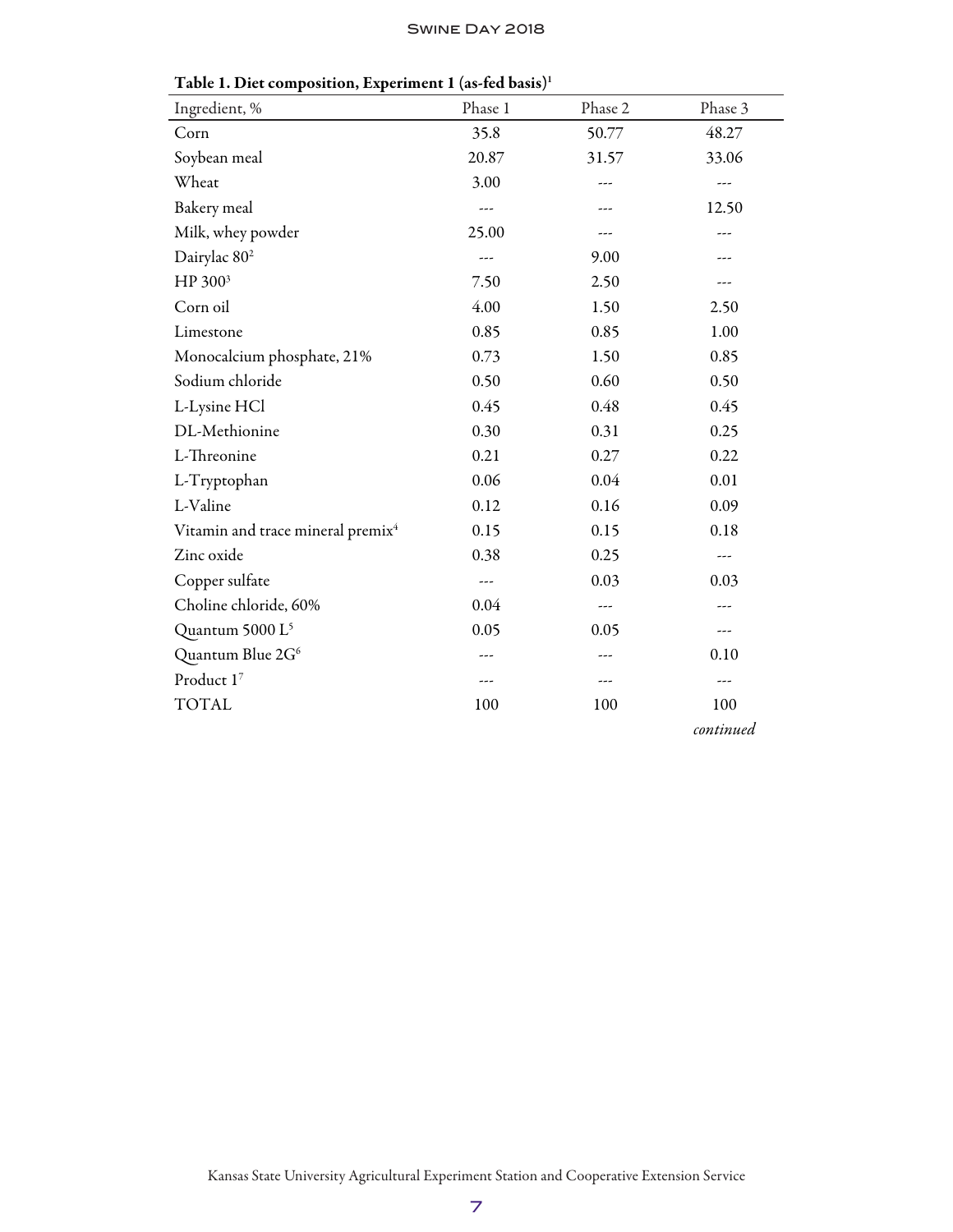| <b>Table 1. Diet composition, Experiment 1 (as-fed basis)</b> |         |         |         |  |
|---------------------------------------------------------------|---------|---------|---------|--|
| Ingredient, %                                                 | Phase 1 | Phase 2 | Phase 3 |  |
| Calculated analysis                                           |         |         |         |  |
| Standardized ileal digestible (SID) AA, %                     |         |         |         |  |
| Lysine                                                        | 1.40    | 1.42    | 1.38    |  |
| Isoleucine:lysine                                             | 58      | 58      | 60      |  |
| Leucine:lysine                                                | 107     | 109     | 113     |  |
| Methionine:lysine                                             | 40      | 41      | 38      |  |
| Methionine and cystine:lysine                                 | 58      | 59      | 57      |  |
| Threonine:lysine                                              | 63      | 63      | 62      |  |
| Tryptophan:lysine                                             | 21.2    | 20.4    | 18.5    |  |
| Valine:lysine                                                 | 67      | 70      | 68      |  |
| Total lysine, %                                               | 1.56    | 1.57    | 1.53    |  |
| Net energy, kcal/lb                                           | 1,098   | 1,122   | 1,128   |  |
| Crude protein, %                                              | 21.0    | 21.4    | 21.3    |  |
| Calcium, %                                                    | 0.74    | 0.77    | 0.67    |  |
| Phosphorus, %                                                 | 0.66    | 0.76    | 0.59    |  |
| Available phosphorus, %                                       | 0.55    | 0.59    | 0.40    |  |

| Table 1. Diet composition, Experiment 1 (as-fed basis) <sup>1</sup> |         |         |
|---------------------------------------------------------------------|---------|---------|
| Ingredient, %                                                       | Phase 1 | Phase 2 |

1 Experimental diet were fed in three phases with dietary phases formulated for BW ranges of 11 to 15, 15 to 24, and 24 to 44 lb.

2 International Ingredients, Inc. (St. Louis, MO).

3 Hamlet Protein (Findlay, OH).

4 Provided per kilogram of premix: 26 g Mn from manganese oxide; 66 g Fe from iron sulfate; 88 g Zn from zinc sulphate; 11 g Cu from copper sulfate; 220 mg I from calcium iodate; and 198 mg Se from sodium selenite; 6,613,860 IU vitamin A; 1,468,277 IU vitamin D<sub>3</sub>; 44,092 IU vitamin E; 154 mg biotin; 1,102 mg folic acid; 2,205 mg pyridoxine; 6,614 mg riboflavin; 2,866 mg menadione; 22,046 mg pantothenic acid; 28,660 mg niacin; 6,614 mg thiamine; and 22 mg vitamin B12.

5 Quantum 5000 (AB Vista, Plantation, FL) provided an estimated release of 0.14% available P.

6 Quantum Blue 2G (AB Vista, Plantation, FL) provided an estimated release of 0.14% available P.

7 Product 1 (Defusion; Provimi, Brooksville, OH).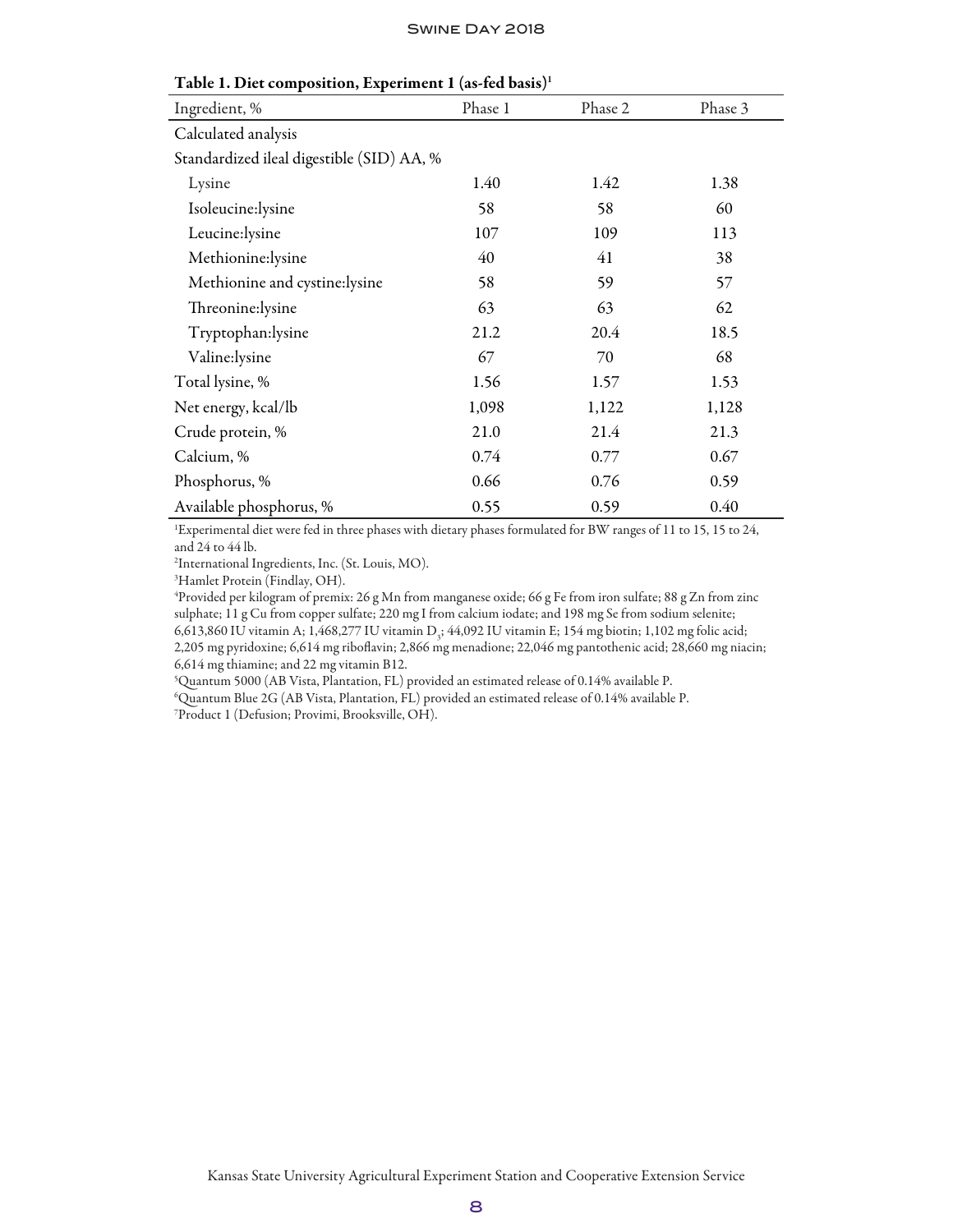| Ingredient, %                                 | Phase 1 | Phase 2 | Phase 3   |
|-----------------------------------------------|---------|---------|-----------|
| Corn                                          | 35.80   | 50.77   | 48.27     |
| Soybean meal                                  | 20.87   | 31.57   | 33.06     |
| Wheat                                         | 3.00    | ---     | ---       |
| Bakery meal                                   | ---     |         | 12.50     |
| Milk, whey powder                             | 25.00   | ---     | ---       |
| Dairylac 80 <sup>2</sup>                      | $---$   | 9.00    | ---       |
| HP 300 <sup>3</sup>                           | 7.50    | 2.50    | ---       |
| Corn oil                                      | 4.00    | 1.50    | 2.50      |
| Limestone                                     | 0.85    | 0.85    | 1.00      |
| Monocalcium phosphate, 21%                    | 0.73    | 1.50    | 0.85      |
| Sodium chloride                               | 0.50    | 0.60    | 0.50      |
| L-Lysine HCl                                  | 0.45    | 0.48    | 0.45      |
| DL-Methionine                                 | 0.30    | 0.31    | 0.25      |
| L-Threonine                                   | 0.21    | 0.27    | 0.22      |
| L-Tryptophan                                  | 0.06    | 0.04    | 0.01      |
| L-Valine                                      | 0.12    | 0.16    | 0.09      |
| Vitamin and trace mineral premix <sup>4</sup> | 0.15    | 0.15    | 0.18      |
| Zinc oxide                                    | 0.38    | 0.25    | ---       |
| Copper sulfate                                | ---     | 0.03    | 0.03      |
| Choline chloride, 60%                         | 0.04    | ---     | ---       |
| Quantum 5000 L <sup>5</sup>                   | 0.05    | 0.05    | ---       |
| Quantum Blue 2G <sup>6</sup>                  | $---$   | $---$   | 0.10      |
| Product 17                                    | $-/+$   | $-/+$   | $-/+$     |
| Product 2 <sup>8</sup>                        | $-/+$   | $-/+$   | $-/+$     |
| <b>TOTAL</b>                                  | 100     | 100     | 100       |
|                                               |         |         | continued |

Table 2. Diet composition, Experiment 2 (as-fed basis)<sup>1</sup>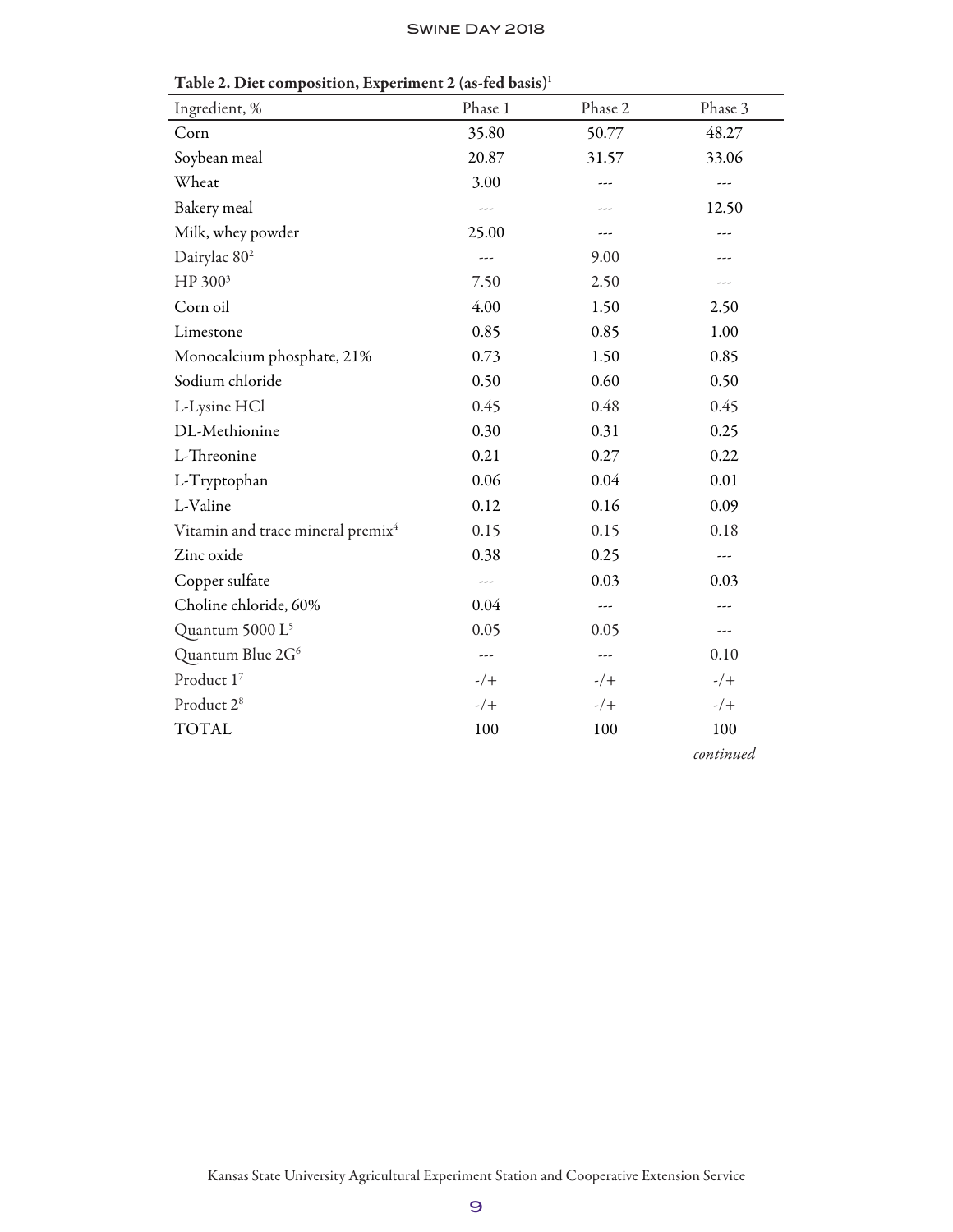| 1 able 2. Diet composition, Experiment 2 (as-fed basis) <sup>1</sup> |         |         |         |  |
|----------------------------------------------------------------------|---------|---------|---------|--|
| Ingredient, %                                                        | Phase 1 | Phase 2 | Phase 3 |  |
| Calculated analysis                                                  |         |         |         |  |
| Standardized ileal digestible (SID) AA, %                            |         |         |         |  |
| Lysine                                                               | 1.40    | 1.42    | 1.38    |  |
| Isoleucine:lysine                                                    | 58      | 58      | 60      |  |
| Leucine:lysine                                                       | 107     | 109     | 113     |  |
| Methionine:lysine                                                    | 40      | 41      | 38      |  |
| Methionine and cystine:lysine                                        | 58      | 59      | 57      |  |
| Threonine:lysine                                                     | 63      | 63      | 62      |  |
| Tryptophan:lysine                                                    | 21.2    | 20.4    | 18.5    |  |
| Valine:lysine                                                        | 67      | 70      | 68      |  |
| Total lysine, %                                                      | 1.56    | 1.57    | 1.53    |  |
| Net energy, kcal/lb                                                  | 1,098   | 1,122   | 1,128   |  |
| Crude protein, %                                                     | 21.0    | 21.4    | 21.3    |  |
| Calcium, %                                                           | 0.74    | 0.77    | 0.67    |  |
| Phosphorus, %                                                        | 0.66    | 0.76    | 0.59    |  |
| Available phosphorus, %                                              | 0.55    | 0.59    | 0.40    |  |

| Table 2. Diet composition, Experiment 2 (as-fed basis) <sup>1</sup> |  |  |
|---------------------------------------------------------------------|--|--|
|---------------------------------------------------------------------|--|--|

1 Experimental diet were fed in three phases with dietary phases formulated for 11 to 15, 15 to 24, and 24 to 44 lb BW ranges.

2 International Ingredients, Inc. (St. Louis, MO).

3 Hamlet Protein, (Findlay, OH).

4 Provided per kilogram of premix: 26 g Mn from manganese oxide; 66 g Fe from iron sulfate; 88 g Zn from zinc sulphate; 11 g Cu from copper sulfate; 220 mg I from calcium iodate; and 198 mg Se from sodium selenite; 6,613,860 IU vitamin A; 1,468,277 IU vitamin D<sub>3</sub>; 44,092 IU vitamin E; 154 mg biotin; 1,102 mg folic acid; 2,205 mg pyridoxine; 6,614 mg riboflavin; 2,866 mg menadione; 22,046 mg pantothenic acid; 28,660 mg niacin; 6,614 mg thiamine; and 22 mg vitamin B12.

5 Quantum 5000 (AB Vista, Plantation, FL) provided an estimated release of 0.14% available P.

6 Quantum Blue 2G (AB Vista, Plantation, FL) provided an estimated release of 0.14% available P.

7 Product 1 (Defusion; Provimi, Brooksville, OH) was included at the expense of corn.

8 Product 2 (NutriQuest, Mason City, IA) was included at the expense of corn.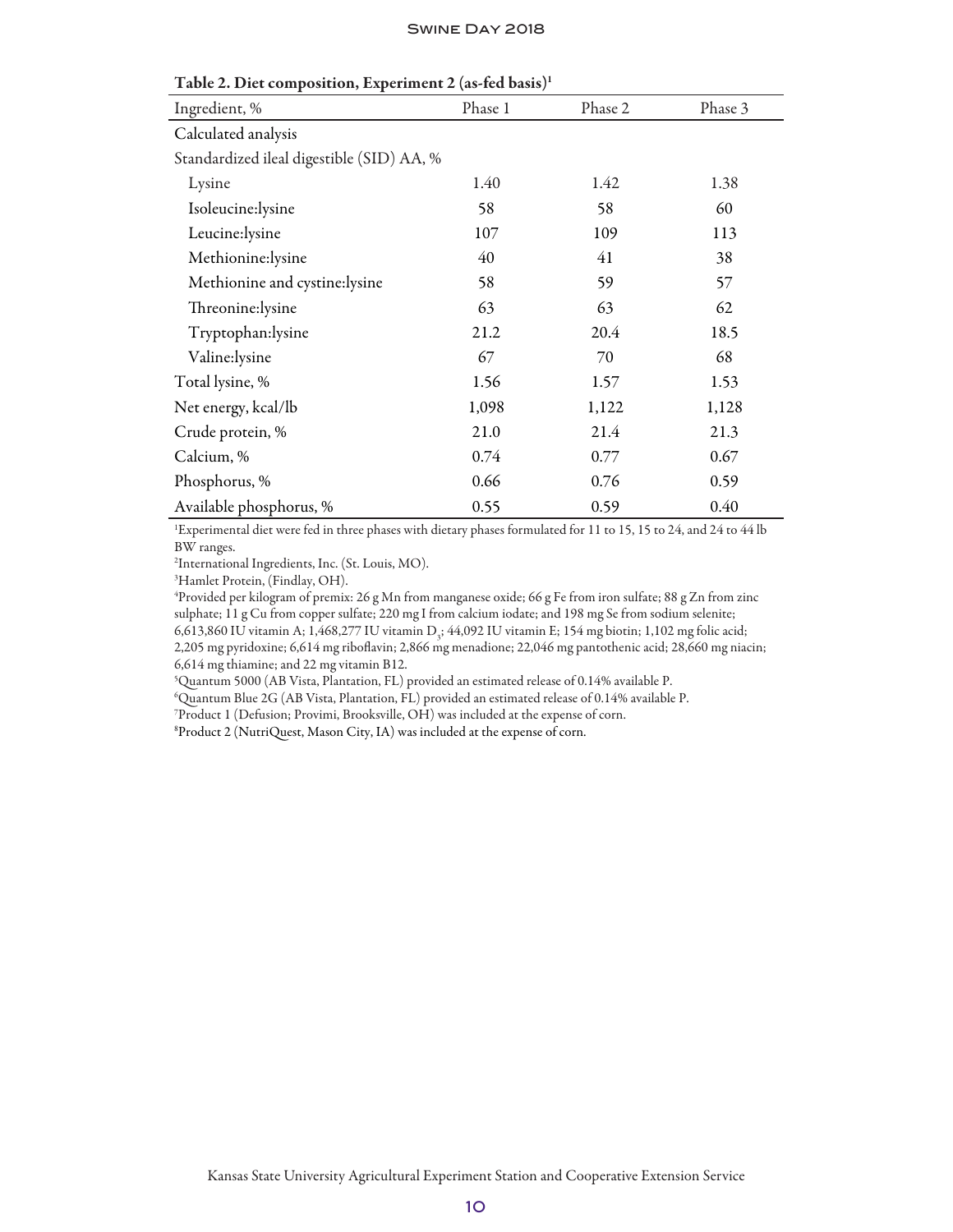| Ingredient, %                                 | Phase 1 | Phase 2   |
|-----------------------------------------------|---------|-----------|
| Corn                                          | 50.77   | 57.43     |
| Soybean meal                                  | 31.57   | 33.10     |
| Dairylac 80 <sup>2</sup>                      | 9.00    |           |
| HP 300 <sup>3</sup>                           | 2.50    |           |
| Corn oil                                      | 1.50    | 1.50      |
| Limestone                                     | 0.85    | 1.05      |
| Monocalcium phosphate, 21%                    | 1.50    | 0.85      |
| Sodium chloride                               | 0.60    | 0.50      |
| L-Lysine HCl                                  | 0.48    | 0.43      |
| DL-Methionine                                 | 0.31    | 0.26      |
| L-Threonine                                   | 0.27    | 0.22      |
| L-Tryptophan                                  | 0.04    | 0.01      |
| L-Valine                                      | 0.16    | 0.09      |
| Vitamin and trace mineral premix <sup>4</sup> | 0.15    | 0.18      |
| Zinc oxide                                    | 0.25    | 0.25      |
| Copper sulfate                                | 0.03    | 0.03      |
| Quantum 5000 L <sup>5</sup>                   | 0.05    | ---       |
| Quantum Blue 2G <sup>6</sup>                  |         | 0.10      |
| Product 17                                    | $-/+$   | $-/+$     |
| Sodium metabisulfite <sup>8</sup>             | $-/+$   | $-/+$     |
| <b>TOTAL</b>                                  | 100     | 96        |
|                                               |         | continued |

Table 3. Diet composition, Experiment 3 (as-fed basis)<sup>1</sup>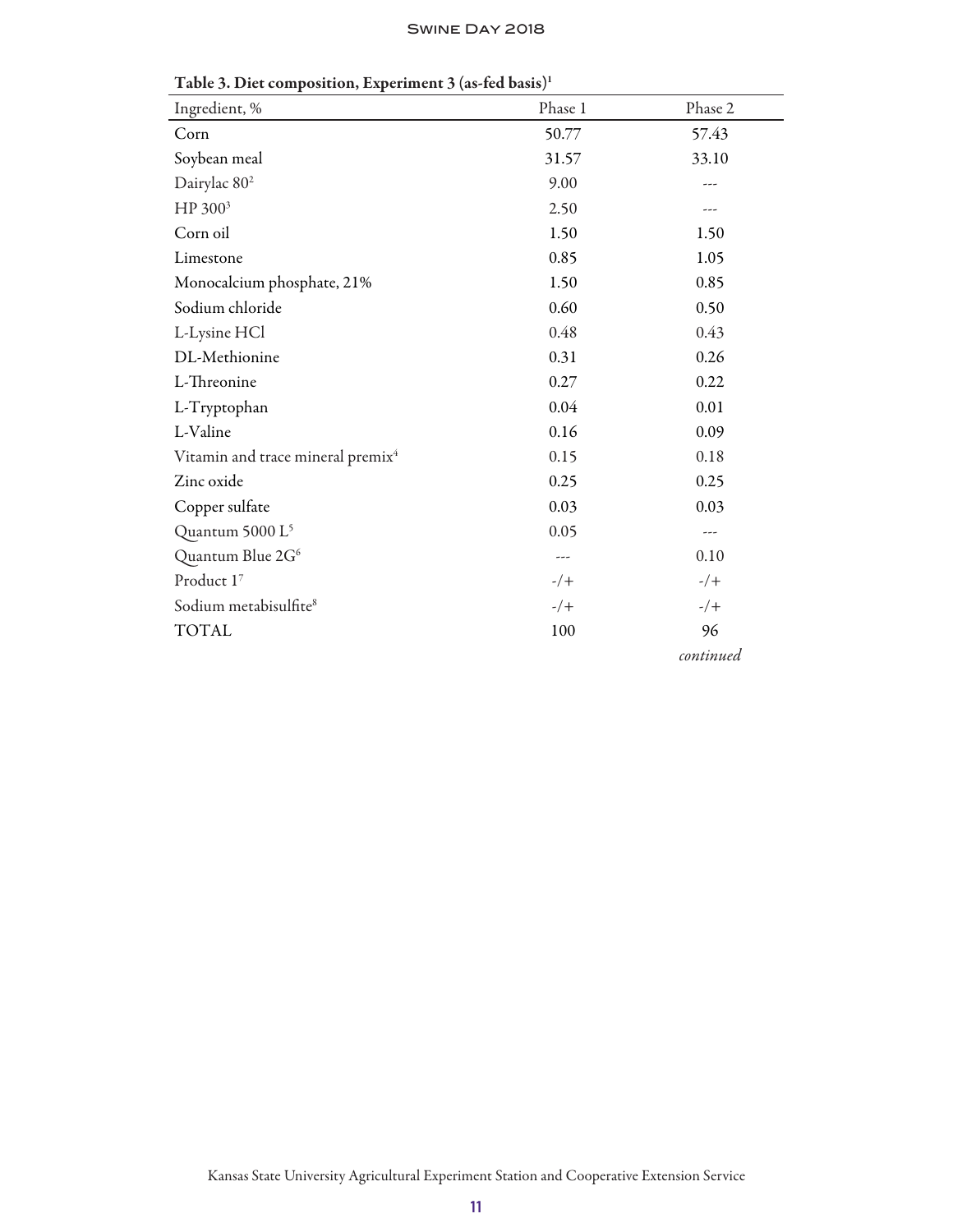| Table 3. Dict composition, Experiment 3 (as-icu basis) |         |         |  |  |
|--------------------------------------------------------|---------|---------|--|--|
| Ingredient, %                                          | Phase 1 | Phase 2 |  |  |
| Calculated analysis                                    |         |         |  |  |
| Standardized ileal digestible (SID) AA, %              |         |         |  |  |
| Lysine                                                 | 1.42    | 1.37    |  |  |
| Isoleucine:lysine                                      | 58      | 60      |  |  |
| Leucine: lysine                                        | 109     | 115     |  |  |
| Methionine:lysine                                      | 41      | 39      |  |  |
| Methionine and cystine:lysine                          | 59      | 58      |  |  |
| Threonine: lysine                                      | 63      | 62      |  |  |
| Tryptophan:lysine                                      | 20.4    | 18.6    |  |  |
| Valine:lysine                                          | 70      | 68      |  |  |
| Total lysine, %                                        | 1.57    | 1.53    |  |  |
| Net energy, kcal/lb                                    | 1,082   | 1,099   |  |  |
| Crude protein, %                                       | 21.4    | 21.2    |  |  |
| Calcium, %                                             | 0.77    | 0.68    |  |  |
| Phosphorus, %                                          | 0.76    | 0.62    |  |  |
| Available phosphorus, %                                | 0.59    | 0.41    |  |  |

Table 3. Diet composition, Experiment 3 (as-fed basis)1

1 Experimental diet were fed in three phases with dietary phases formulated for 15 to 24, and 24 to 44 lb BW ranges.

2 International Ingredients, Inc., St. Louis, MO.

3 Hamlet Protein, Findlay, OH.

4 Provided per kilogram of premix: 26 g Mn from manganese oxide; 66 g Fe from iron sulfate; 88 g Zn from zinc sulphate; 11 g Cu from copper sulfate; 220 mg I from calcium iodate; and 198 mg Se from sodium selenite; 6,613,860 IU vitamin A; 1,468,277 IU vitamin D<sub>3</sub>; 44,092 IU vitamin E; 154 mg biotin; 1,102 mg folic acid; 2,205 mg pyridoxine; 6,614 mg riboflavin; 2,866 mg menadione; 22,046 mg pantothenic acid; 28,660 mg niacin; 6,614 mg thiamine; and 22 mg vitamin B12.

5 Quantum 5000 (AB Vista, Plantation, FL) provided an estimated release of 0.14% available P.

6 Quantum Blue 2G (AB Vista, Plantation, FL) provided an estimated release of 0.14% available P.

7 Product 1 (Defusion; Provimi, Brooksville, OH) was included at the expense of corn.

8 Sodium metabisulfite was included at the expense of corn.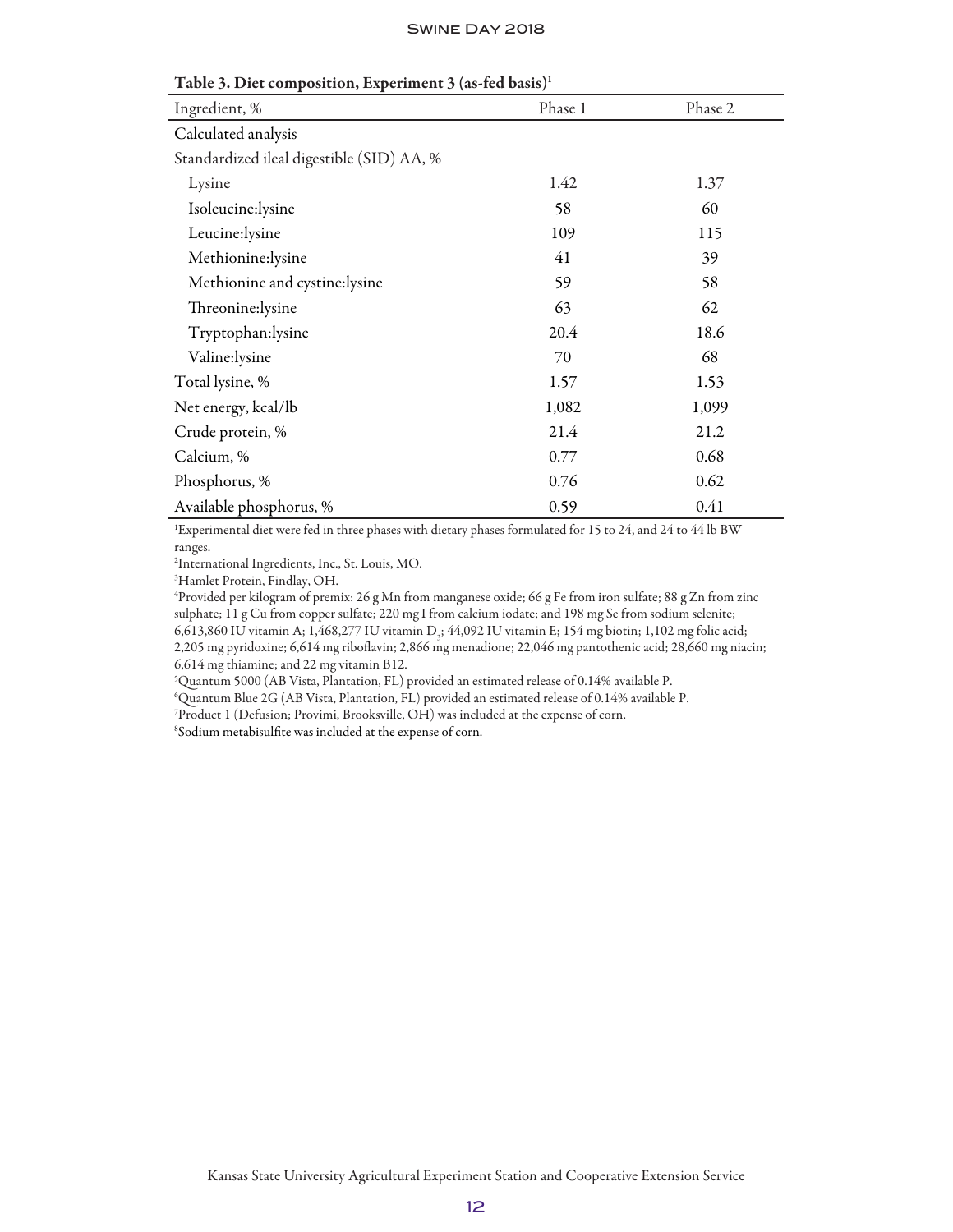| Item          | Control | Product $1^2$ |
|---------------|---------|---------------|
| DON, ppm      |         |               |
| Phase 1 diets | 0.5     | 0.5           |
| Phase 2 diets | 0.5     | 0.5           |
| Phase 3 diets | 0.5     | ${}< 0.5$     |

Table 4. Deoxynivalenol analysis of experimental diets, Experiment 1 (as-fed basis)1

1 Multiple samples were collected from each diet throughout the study, homogenized, and submitted to North Dakota Grain Inspection Service, Inc. (Bucyrus, OH) for analysis of deoxynivalenol (DON) as determined by the RIDASCREEN FAST DON SC ELISA test kit (R-Biopharm AG, Darmstadt, Germany). 2 Product 1 (Defusion; Provimi, Brooksville, OH).

|                |         | Product added, %       |            |                        |            |
|----------------|---------|------------------------|------------|------------------------|------------|
|                | Control | Product 1 <sup>2</sup> |            | Product 2 <sup>3</sup> |            |
| Day 0 to $7^4$ | ---     | 0.50                   | 0.50       | 0.50                   | 0.50       |
| Day 7 to 21    |         | 0.25                   | 0.25       | 0.25                   | 0.50       |
| Day 21 to 28   |         | 0.25                   | 0.25       | 0.25                   | 0.50       |
| Day 28 to 35   |         | 0.25                   | 0.15       | 0.25                   | 0.25       |
| Day 35 to 42   |         | 0.25                   | 0.15       | 0.25                   | 0.25       |
| DON, ppm       |         |                        |            |                        |            |
| Day 0 to 7     | $-2$    | 0.5                    | 0.5        | 0.5                    | 0.5        |
| Day 7 to 21    | 1.4     | 0.5                    | 0.5        | 0.5                    | 0.5        |
| Day 21 to 28   | 1.1     | 0.9                    | 1.0        | 0.9                    | 1.1        |
| Day 28 to 35   | 1.5     | 0.9                    | 1.0        | 0.9                    | 1.0        |
| Day 35 to 42   | 1.3     | 1.3<br>1.3             | 1.0<br>1.3 | 0.8<br>1.3             | 1.3<br>0.9 |

Table 5. Deoxynivalenol analysis of experimental diets (as-fed basis), Experiment 21

1 Multiple samples were collected from each diet throughout the study, homogenized, and submitted to North Dakota Grain Inspection Service, Inc. (Bucyrus, OH) for analysis of deoxynivalenol (DON) as determined by the ROSA DONQ2 Quantitative Test (Charms Sciences, Inc., Lawrence, MA).

2 Product 1 (Defusion; Provimi, Brooksville, OH).

3 Product 2 (NutriQuest, Mason City, IA).

4 Missing sample.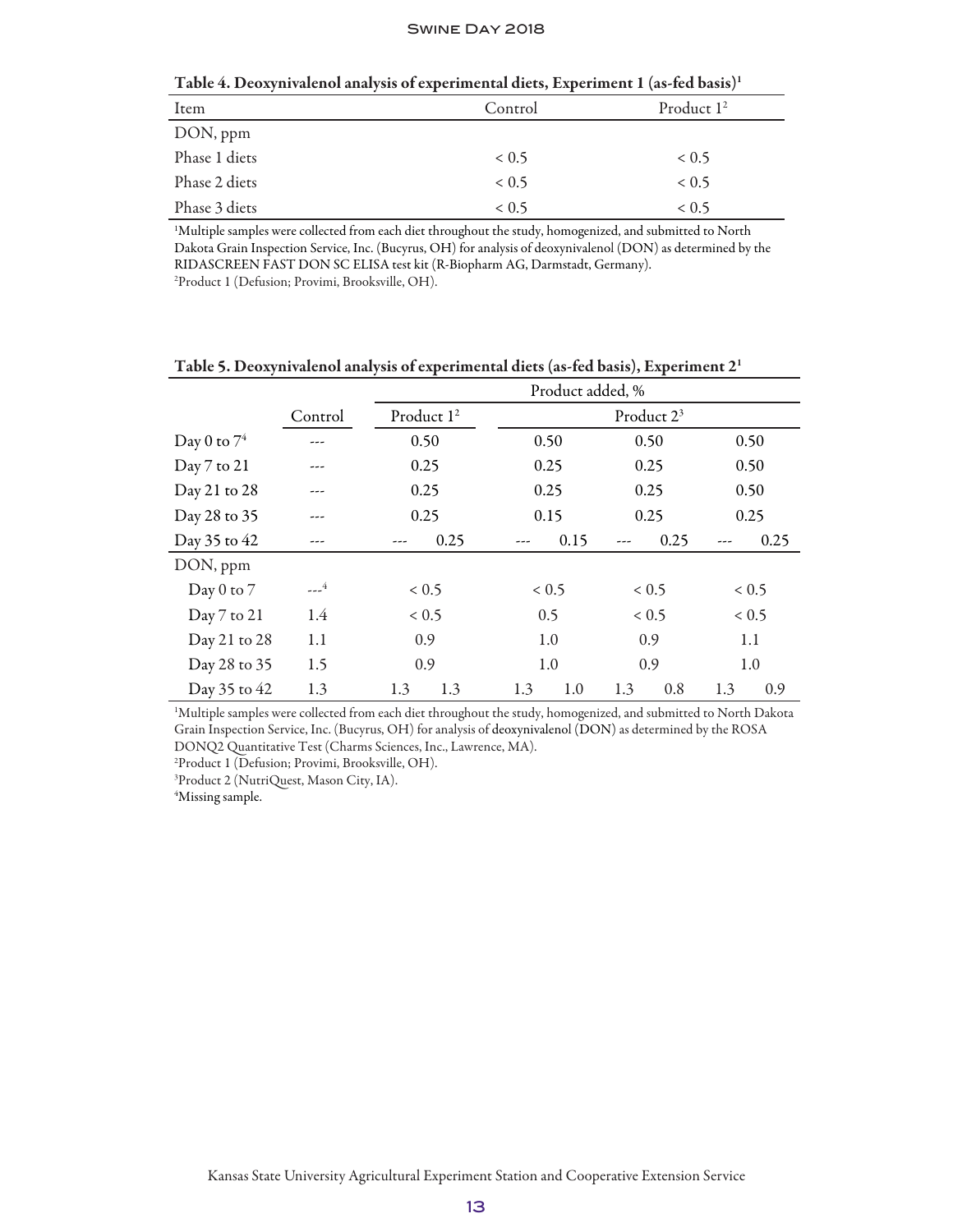|               |                    |                        | Product added, %     |                    |  |  |
|---------------|--------------------|------------------------|----------------------|--------------------|--|--|
|               | Control            | Product 1 <sup>2</sup> | Sodium metabisulfite |                    |  |  |
| Day 0 to $14$ | ---                | 0.50                   | 0.25                 | 0.50               |  |  |
| Day 14 to 21  | ---                | 0.50                   | 0.25                 | 0.50               |  |  |
| Day 21 to 28  | ---                | 0.25                   | 0.25                 | 0.25               |  |  |
| DON, ppm      |                    |                        |                      |                    |  |  |
| Day 0 to $14$ | 0.5 <sub>0.5</sub> | < 0.5                  | < 0.5                | 0.5 <sub>0.5</sub> |  |  |
| Day 14 to 21  | < 0.5              | 0.5                    | < 0.5                | 0.5                |  |  |
| Day 21 to 28  | 0.5                | <0.5                   | 0.5                  | 0.5                |  |  |

Table 6. Deoxynivalenol analysis of experimental diets, Experiment 3 (as-fed basis)1

1 Multiple samples were collected from each diet throughout the study, homogenized, and submitted to North Dakota Grain Inspection Service, Inc. (Bucyrus, OH) for analysis of deoxynivalenol (DON) as determined by ROSA DONQ2 Quantitative Test (Charms Sciences, Inc., Lawrence, MA).

2 Product 1 (Defusion; Provimi, Brooksville, OH).

|                          | Table 7. Effects of Product T on growth of hursely pigs, experiment T |                        |            |                    |  |  |  |  |  |
|--------------------------|-----------------------------------------------------------------------|------------------------|------------|--------------------|--|--|--|--|--|
| Item                     | Control                                                               | Product 1 <sup>2</sup> | <b>SEM</b> | Probability, $P <$ |  |  |  |  |  |
| Day 0 to 28              |                                                                       |                        |            |                    |  |  |  |  |  |
| ADG, lb                  | .67                                                                   | .81                    | 0.010      | 0.001              |  |  |  |  |  |
| ADFI, lb                 | .89                                                                   | .98                    | 0.011      | 0.001              |  |  |  |  |  |
| $F/G^3$                  | 1.33                                                                  | 1.21                   | 0.167      | 0.001              |  |  |  |  |  |
| Day 28 to 35 (post test) |                                                                       |                        |            |                    |  |  |  |  |  |
| ADG, lb                  | 1.42                                                                  | 1.21                   | 0.029      | 0.001              |  |  |  |  |  |
| ADFI, lb                 | 1.88                                                                  | 1.80                   | 0.025      | 0.002              |  |  |  |  |  |
| F/G                      | 1.32                                                                  | 1.49                   | 0.085      | 0.001              |  |  |  |  |  |
| Day 0 to $35$            |                                                                       |                        |            |                    |  |  |  |  |  |
| ADG, lb                  | 0.82                                                                  | 0.88                   | 0.011      | 0.001              |  |  |  |  |  |
| ADFI, lb                 | 1.09                                                                  | 1.14                   | 0.012      | 0.001              |  |  |  |  |  |
| F/G                      | 1.33                                                                  | 1.29                   | 0.189      | 0.001              |  |  |  |  |  |
| BW, lb                   |                                                                       |                        |            |                    |  |  |  |  |  |
| Day 0                    | 15.0                                                                  | 15.0                   | 0.09       | 0.921              |  |  |  |  |  |
| Day 28                   | 34.0                                                                  | 37.7                   | 0.35       | 0.001              |  |  |  |  |  |
| Day 35                   | 44.1                                                                  | 46.1                   | 0.44       | 0.001              |  |  |  |  |  |

Table 7. Effects of Product 1 on growth of nursery pigs, Experiment 11

1 A total of 2,268 pigs (Line 337 × 1050; PIC) were used in a 35-d study. Pigs were weaned at approximately 22 days. Upon entry into the nursery, pigs were randomly sorted into 1 of 84 pens (42 pens of barrows, 42 pens of gilts), with 1 pen of gilts and 1 pen of barrows per fence line feeder. Pigs were blocked by BW and then randomly assigned to 1 of 2 dietary treatments in a completely randomized block design with 21 feeders per treatment. Experimental diets were fed from d 0 to 28 and a common diet was then fed from d 28 to 35. 2 Product 1 (Defusion; Provimi, Brooksville, OH).

 $^3$ Analyzed as Gain to Feed (G:F). Mean and SEM reported are 1/G:F values.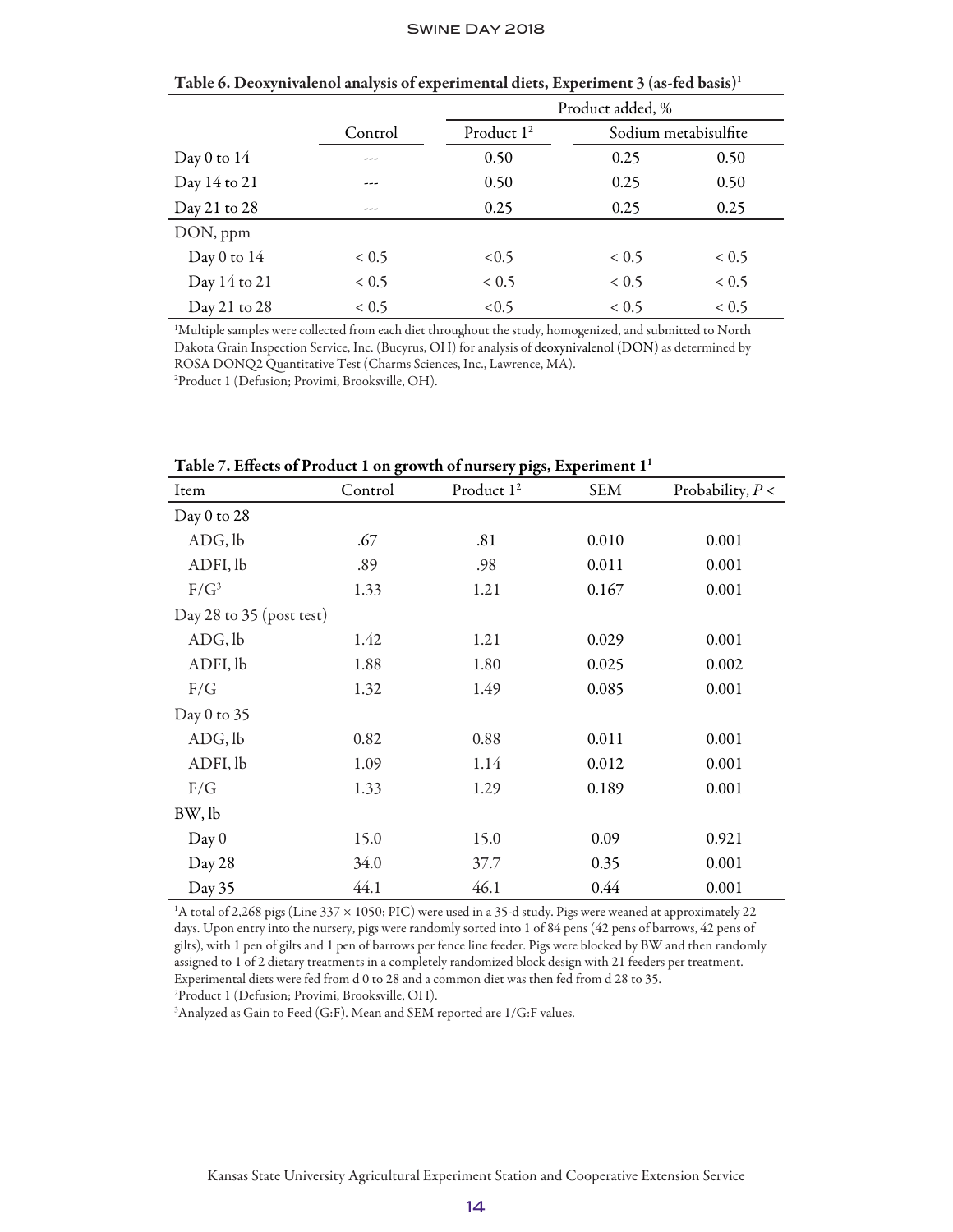|              |                      | Product added, %     |                        |                      |                       |                     |                        |                       |                |            |
|--------------|----------------------|----------------------|------------------------|----------------------|-----------------------|---------------------|------------------------|-----------------------|----------------|------------|
|              | Control              |                      | Product 1 <sup>2</sup> |                      |                       |                     | Product 2 <sup>3</sup> |                       |                |            |
| Day 0 to 7   | ---                  | 0.50                 | 0.50                   | 0.50                 | 0.50                  | 0.50                | 0.50                   | 0.50                  | 0.50           |            |
| Day 7 to 21  | ---                  | 0.25                 | 0.25                   | 0.25                 | 0.25                  | 0.25                | 0.25                   | 0.50                  | 0.50           |            |
| Day 21 to 28 | ---                  | 0.25                 | 0.25                   | 0.25                 | 0.25                  | 0.25                | 0.25                   | 0.50                  | 0.50           |            |
| Day 28 to 35 | ---                  | 0.25                 | 0.25                   | 0.15                 | 0.15                  | 0.25                | 0.25                   | 0.25                  | 0.25           |            |
| Day 35 to 42 | ---                  | ---                  | 0.25                   | ---                  | 0.15                  | ---                 | 0.25                   | ---                   | 0.25           | <b>SEM</b> |
| Day 0 to 35  |                      |                      |                        |                      |                       |                     |                        |                       |                |            |
| ADG, lb      | .75 <sup>d</sup>     | .84 <sup>ab</sup>    |                        | .81c                 |                       | $.82^{bc}$          |                        | .87 <sup>a</sup>      |                | 0.018      |
| ADFI, lb     | .98 <sup>c</sup>     | 1.08 <sup>ab</sup>   |                        | $1.05^{b}$           |                       | 1.07 <sup>b</sup>   |                        | $1.11^{\rm a}$        |                | 0.024      |
| $F/G^4$      | 1.30 <sup>ab</sup>   | $1.28$ <sup>ab</sup> |                        | $1.31^{b}$           |                       | 1.30 <sup>ab</sup>  |                        | $1.27^{\circ}$        |                | 0.175      |
| Day 35 to 42 |                      |                      |                        |                      |                       |                     |                        |                       |                |            |
| ADG, lb      | 1.61 <sup>abcd</sup> | 1.46 <sup>d</sup>    | $1.72^{ab}$            | 1.48 <sup>cd</sup>   | $1.70$ <sup>abc</sup> | 1.51 <sup>bcd</sup> | $1.71^{ab}$            | $1.43^d$              | $1.75^{\circ}$ | 0.054      |
| ADFI, lb     | 2.26 <sub>bcd</sub>  | 2.15 <sup>d</sup>    | $2.40^{ab}$            | 2.14 <sup>d</sup>    | $2.34$ <sup>abc</sup> | 2.17 <sup>cd</sup>  | $2.05^{ab}$            | 2.17 <sup>d</sup>     | $2.49^{\circ}$ | 0.050      |
| F/G          | 1.41                 | 1.47                 | 1.40                   | 1.44                 | 1.38                  | 1.44                | 1.19                   | 1.51                  | 1.42           | 0.049      |
| Day 0 to 42  |                      |                      |                        |                      |                       |                     |                        |                       |                |            |
| ADG, lb      | .89 <sup>d</sup>     | .95 <sup>bc</sup>    | .99 <sup>ab</sup>      | .92 <sup>cd</sup>    | .95 <sup>bc</sup>     | .93 <sub>bcd</sub>  | .96 <sup>abc</sup>     | .96 <sup>abc</sup>    | $1.01^{\circ}$ | 0.020      |
| ADFI, lb     | 1.19 <sup>d</sup>    | 1.25 <sup>bcd</sup>  | $1.31^{ab}$            | $1.23$ <sup>cd</sup> | $1.25^{bc}$           | 1.25 <sup>bcd</sup> | $1.28$ <sup>abc</sup>  | $1.28$ <sup>abc</sup> | $1.34^{a}$     | 0.027      |
| $\rm F/G$    | 1.34                 | 1.32                 | 1.32                   | 1.34                 | 1.32                  | 1.34                | 1.33                   | 1.33                  | 1.32           | 0.125      |
| BW, lb       |                      |                      |                        |                      |                       |                     |                        |                       |                |            |
| Day 0        | 13.7                 | 13.7                 |                        | 13.7                 |                       | 13.7                |                        | 13.7                  |                | 0.20       |
| Day 35       | 40.3 <sup>d</sup>    | $43.4^{ab}$          |                        | $42.1^\circ$         |                       | $42.6^{bc}$         |                        | $44.3^{\circ}$        |                | 0.73       |
| Day 42       | $51.8^{f}$           | $53.6^{de}$          | $55.6^{ab}$            | $53.1^\circ$         | $53.8^{\text{de}}$    | $53.1^\circ$        | 54.9bc                 | $54.5$ <sup>cd</sup>  | $56.4^{\circ}$ | 0.75       |

Table 8. Effects of added Product 1 or 2 on growth of nursery pigs, Experiment 21

 $a<sup>bcde</sup>$  Means within a row with different superscripts differ  $P < 0.05$ .

1 A total of 4,320 pigs (Line 337 × 1050; PIC) were used in a 35-d study. Pigs were weaned at approximately 22 days. Upon entry into the nursery, pigs were randomly sorted into 1 of 160 pens (80 pens of barrows, 80 pens of gilts), with 1 pen of gilts and 1 pen of barrows per fence line feeder. A pair of pens (feeders) were blocked by weight and then randomly assigned to 1 of 5 dietary treatments that were fed for 35 d in a completely randomized block design. Then on d 35, half of the pens receiving either Product 1 or 2 remained on those treatments and the other half were switched to the control diet. These combinations resulted in a total of 9 treatments. There were 16 replications (feeders) for all treatments from day 0 to 35 and 8 replications per treatment from day 35 to 42 for all treatments except for the control, which continued to have 16 replications per treatment. 2 Product 1 (Defusion; Provimi, Brooksville, OH).

3 Product 2 (NutriQuest, Mason City, IA).

 $^4$ Analyzed as Gain to Feed (G:F). Mean and SEM reported are 1/G:F values.